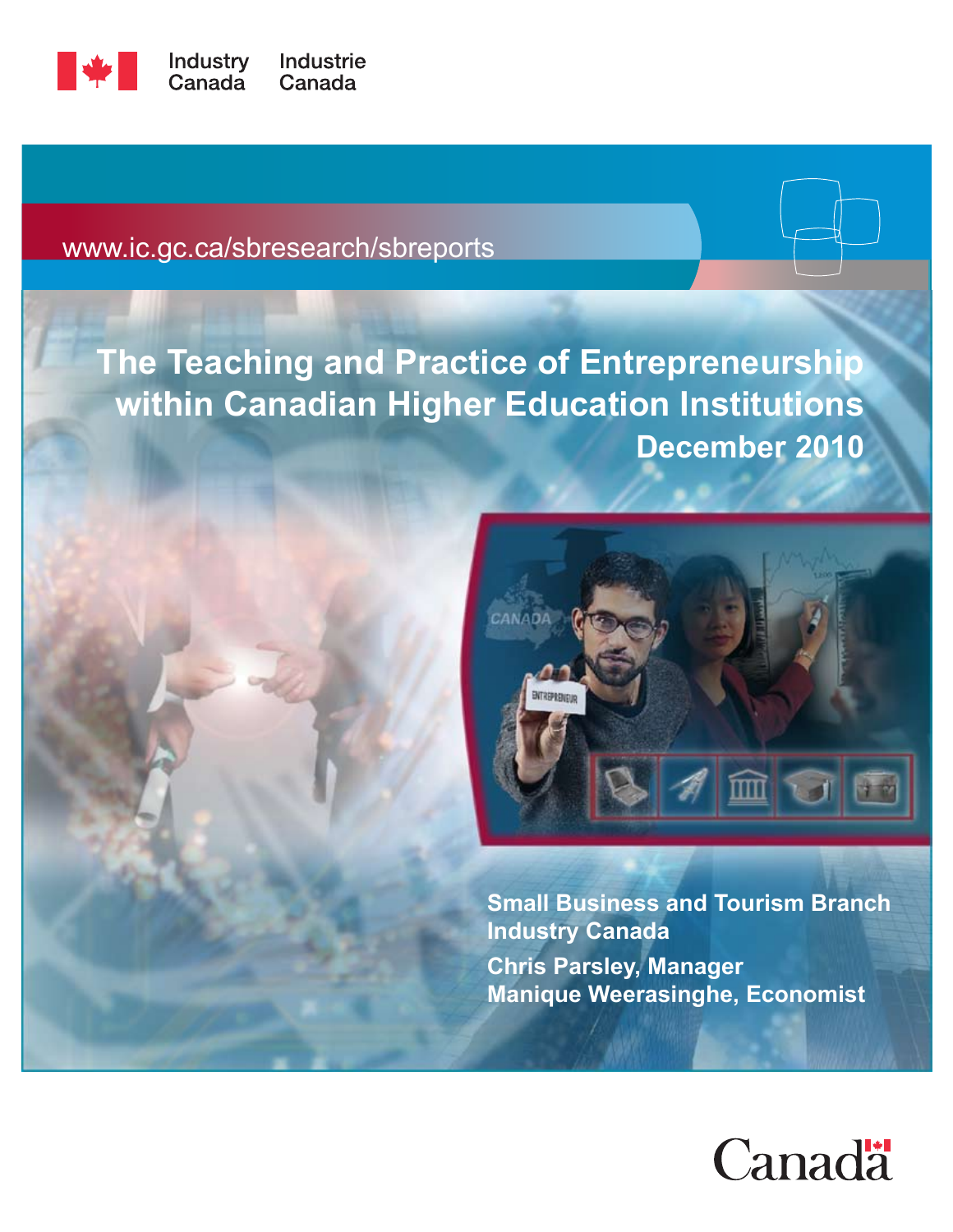For additional copies of this publication, please contact:

Publishing and Depository Services Public Works and Government Services Canada Ottawa ON K1A 0S5

Telephone (toll-free): 1-800-635-7943 (Canada and U.S.) Telephone (local): 613-941-5995 TTY: 1-800-465-7735 Fax (toll-free): 1-800-565-7757 (Canada and U.S.) Fax (local): 613-954-5779 Email: publications@tpsgc-pwgsc.gc.ca Website: www.publications.gc.ca

This publication is available upon request in accessible formats. Contact:

Multimedia Services Section Communications and Marketing Branch Industry Canada Room 441E, East Tower 235 Queen Street Ottawa ON K1A 0H5

Telephone: 613-995-8552 Fax: 613-954-6436 Email: production.multimedia@ic.gc.ca

This publication is also available online at www.ic.gc.ca/sbresearch/sbreports.

If you have comments on this research paper, please send them to sbrp-rppe@ic.gc.ca.

#### **Permission to Reproduce**

Except as otherwise specifically noted, the information in this publication may be reproduced, in part or in whole and by any means, without charge or further permission from Industry Canada, provided that due diligence is exercised in ensuring the accuracy of the information reproduced; that Industry Canada is identified as the source institution; and that the reproduction is not represented as an official version of the information reproduced, nor as having been made in affiliation with, or with the endorsement of, Industry Canada.

For permission to reproduce the information in this publication for commercial redistribution, please email droitdauteur.copyright@tpsgc-pwgsc.gc.ca

Cat. No. Iu188-103/2010E-PDF ISBN 978-1-100-17514-0 60841

Aussi offert en français sous le titre *L'entrepreneuriat au sein des établissements canadiens d'enseignement supérieur : théorie et pratique, décembre 2010.*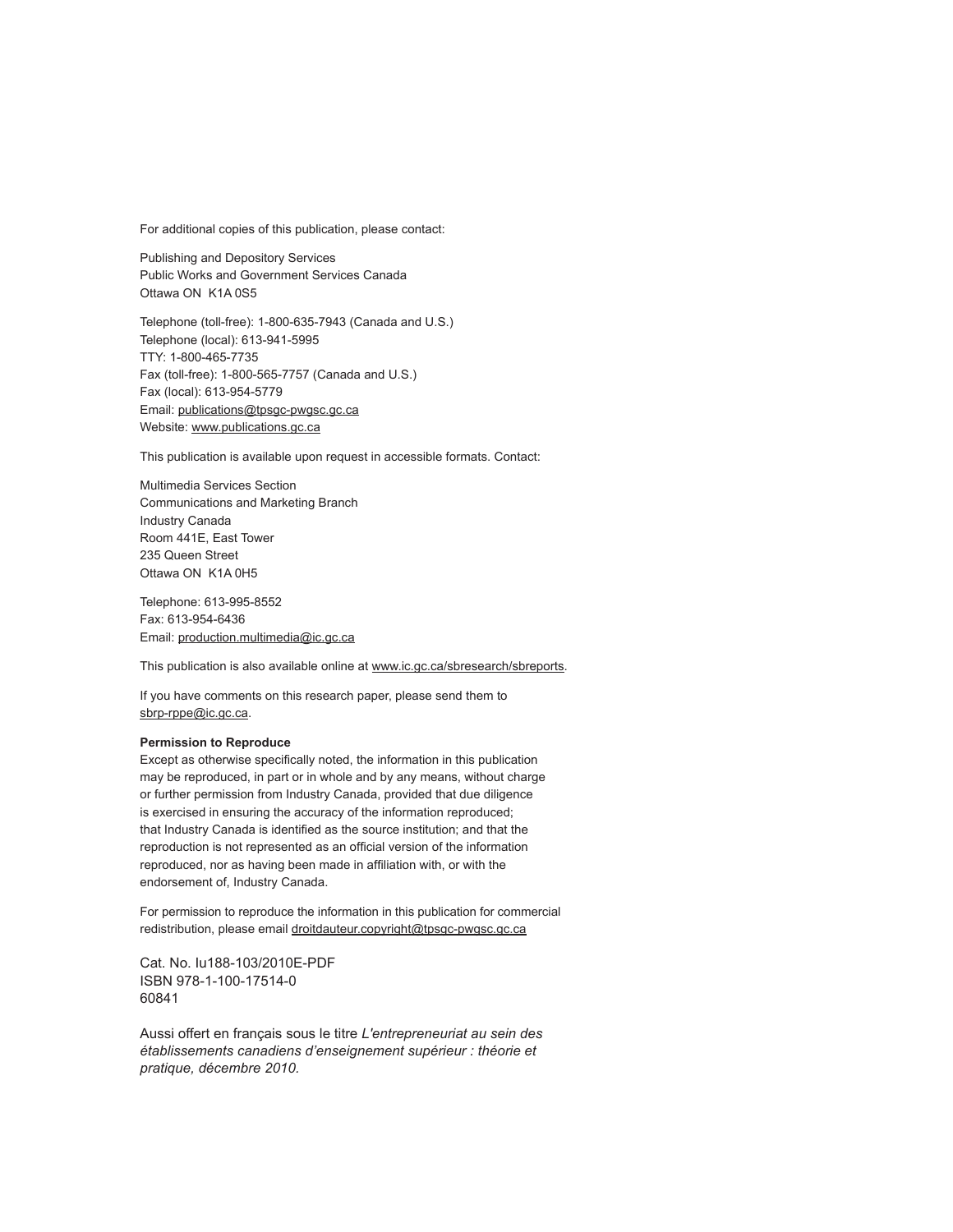# **Table of Contents**

| $\mathbf 1$ . |     |                                                                          |  |  |
|---------------|-----|--------------------------------------------------------------------------|--|--|
| 2.            |     |                                                                          |  |  |
|               | 2.1 |                                                                          |  |  |
|               | 2.2 |                                                                          |  |  |
|               | 2.3 |                                                                          |  |  |
|               | 2.4 |                                                                          |  |  |
|               | 2.5 |                                                                          |  |  |
|               | 2.6 |                                                                          |  |  |
| 3.            |     |                                                                          |  |  |
| 4.            |     |                                                                          |  |  |
|               | 4.1 |                                                                          |  |  |
| 5.            |     |                                                                          |  |  |
|               | 5.1 |                                                                          |  |  |
| 6.            |     |                                                                          |  |  |
|               | 6.1 |                                                                          |  |  |
| 7.            |     |                                                                          |  |  |
|               | 7.1 |                                                                          |  |  |
| 8.            |     |                                                                          |  |  |
|               | 8.1 |                                                                          |  |  |
| 9.            |     |                                                                          |  |  |
|               | 9.1 |                                                                          |  |  |
|               |     |                                                                          |  |  |
|               |     |                                                                          |  |  |
|               |     | Appendix A: Three Well-Ranked Institutions that Support Entrepreneurship |  |  |
|               |     |                                                                          |  |  |
|               |     |                                                                          |  |  |
|               |     |                                                                          |  |  |
|               |     |                                                                          |  |  |
|               |     |                                                                          |  |  |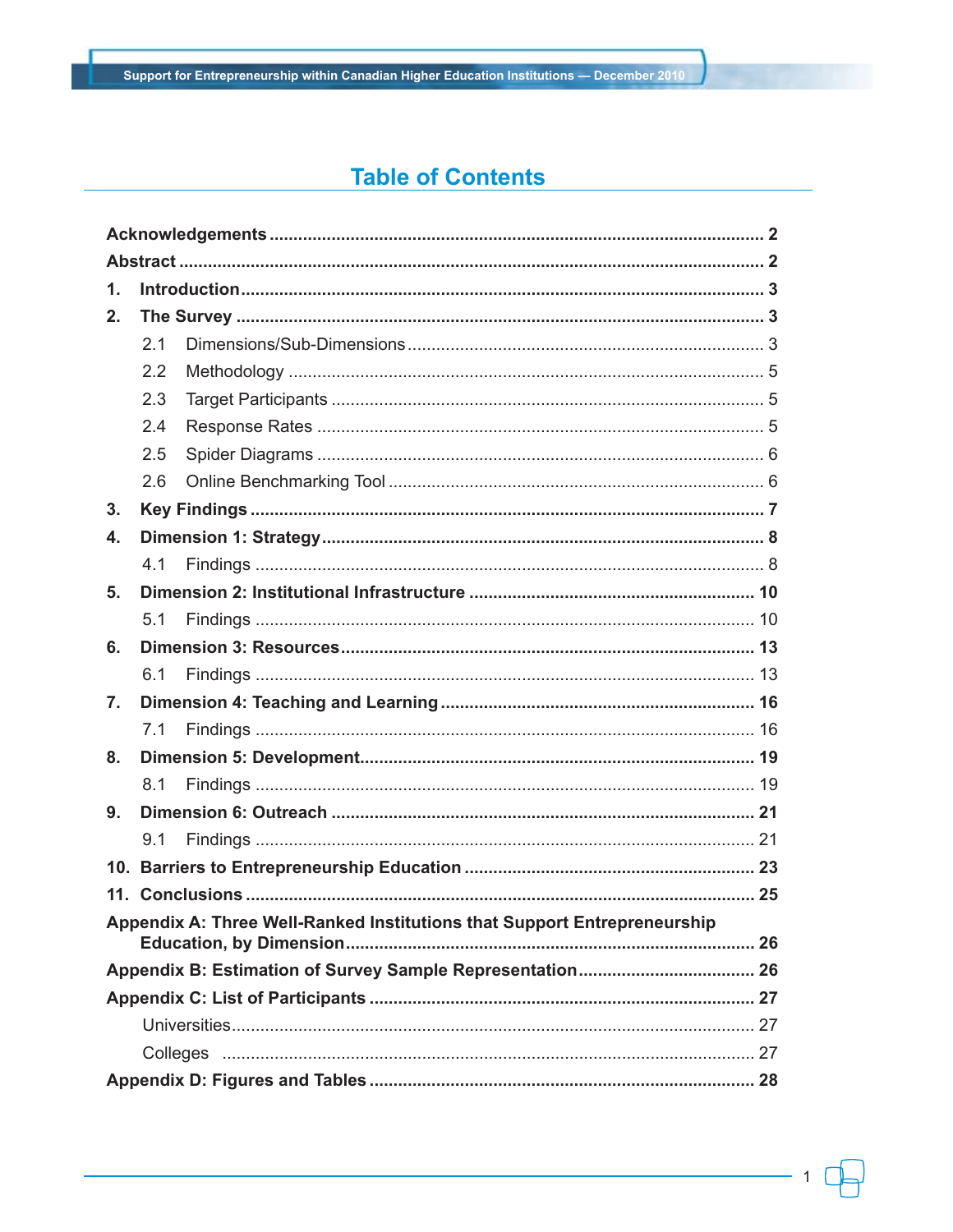### **Acknowledgements**

The authors would like to acknowledge Anne Brazeau-Monnet from the Association of Canadian Community Colleges (ACCC) and Timothy-Daniel Daus from the Canadian Federation of Business School Deans (CFBSD) for their support in helping coordinate the entrepreneurship education survey across universities and colleges in Canada. The authors would also like to recognize the contributions of Denis Martel, Louise Gravel and Riham Elbadri to the final report.

### **Abstract**

In 2009, Industry Canada conducted a survey to identify the framework in which entrepreneurship education is delivered in Canada — an area where detailed aggregate information is largely absent as well as how the option to be entrepreneurial is promoted and encouraged amongst students.

The survey was conducted online, and delivered to universities and colleges across Canada. Business school deans and directors of entrepreneurship centres were identified as the target participants. The overall response rate was 33 percent. A total of 36 universities and 32 colleges participated in the survey, representing more than 60 percent of the total undergraduate population in Canada between 2007 and 2008.

The survey involved questions related to six areas of entrepreneurship education: strategy, institutional infrastructure, resources, teaching and learning, development and outreach. Findings from the survey identified two areas of concern, presented below, regarding entrepreneurship education.

#### **Student Access to Entrepreneurship Education**

- Close to 40 percent of institutions surveyed did not have an underlying strategy to deliver entrepreneurship education.
- A limited number of students had access to entrepreneurship education 28 percent of institutions had an objective to deliver entrepreneurship opportunities to students in all faculties.
- Courses in entrepreneurship were primarily found within the business and engineering subject areas.

#### **Support for Early-Stage Entrepreneurship on Campus**

- More than 40 percent of institutions did not have external links to investors to offer some financing options to students interested in entrepreneurship.
- 18 percent of institutions tracked the number and growth of ventures started by graduates.
- 48 percent of institutions funded entrepreneurship activities with short-term/project funding (1–2 year commitment).

 $\mathfrak{p}$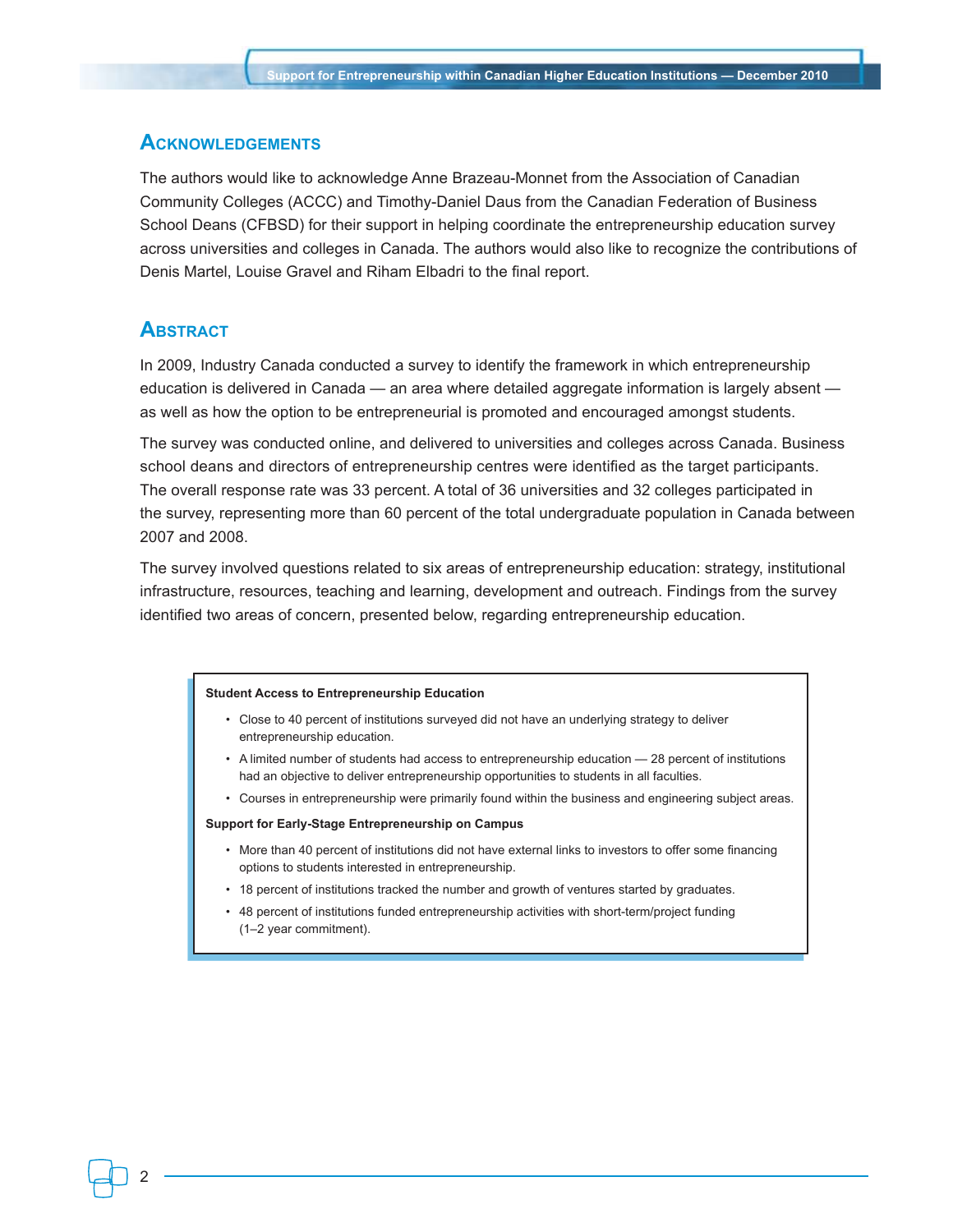# **1. Introduction**

Entrepreneurship has been established as a government priority. Over the last decade, government programs have promoted research and development (R&D) within the higher education sector to increase the production and development of new knowledge and the attraction and retention of worldclass researchers. Taken together, R&D and new knowledge are entrepreneurial opportunities. As such, higher education institutions are in a position to play a significant role in developing an entrepreneurial advantage in Canada. Providing young potential entrepreneurs with appropriate skills and support is an important element in building a global competitive advantage.

Over time, the focus of entrepreneurship education has evolved beyond the original goal of venture creation to emphasize the development of entrepreneurial behaviours and skills. Attention has also been directed towards building both business skills and theoretical/strategic planning skills, along with the intent to deliver entrepreneurship education to various disciplines across campus.

To complement the role educational institutions play in driving innovation, higher education institutions will need to support business development to generate an adequate return on R&D efforts and investments.

In this regard, Industry Canada conducted a survey on entrepreneurship education across Canadian universities and colleges in line with the department's mandate to support and facilitate an entrepreneurial economy. The purpose of the survey was to identify the framework in which entrepreneurship education is delivered in Canada — an area where detailed aggregate information is largely absent — as well as how the option to be entrepreneurial is promoted and encouraged.

# **2. The Survey**

## **2.1 Dimensions/Sub-Dimensions**

The survey was developed by the European Commission in relation to a framework model that identifies six core dimensions of entrepreneurship education, which are further divided into sub-dimensions:<sup>1</sup>

**i) Strategy:** Policies and goals that illustrate the degree of an institution's commitment to entrepreneurship education.

#### *Sub-Dimensions*

- **Entrepreneurship goals**: Entrepreneurship objectives embedded in the institution's mission statement or overarching goals to promote entrepreneurship.
- **Entrepreneurship policies**: Established written institution-wide policies / action plans to support entrepreneurship.
- **Strategic embeddedness**: Appointed persons (principal/provost, pro-vice-chancellor/dean/ professor/lecturer) with management influence to oversee the implementation of policies and goals.

<sup>1.</sup> For a copy of the European Commission report, visit http://ec.europa.eu/enterprise/policies/sme/promoting-entrepreneurship/ education-training-entrepreneurship/higher-education/index\_en.htm.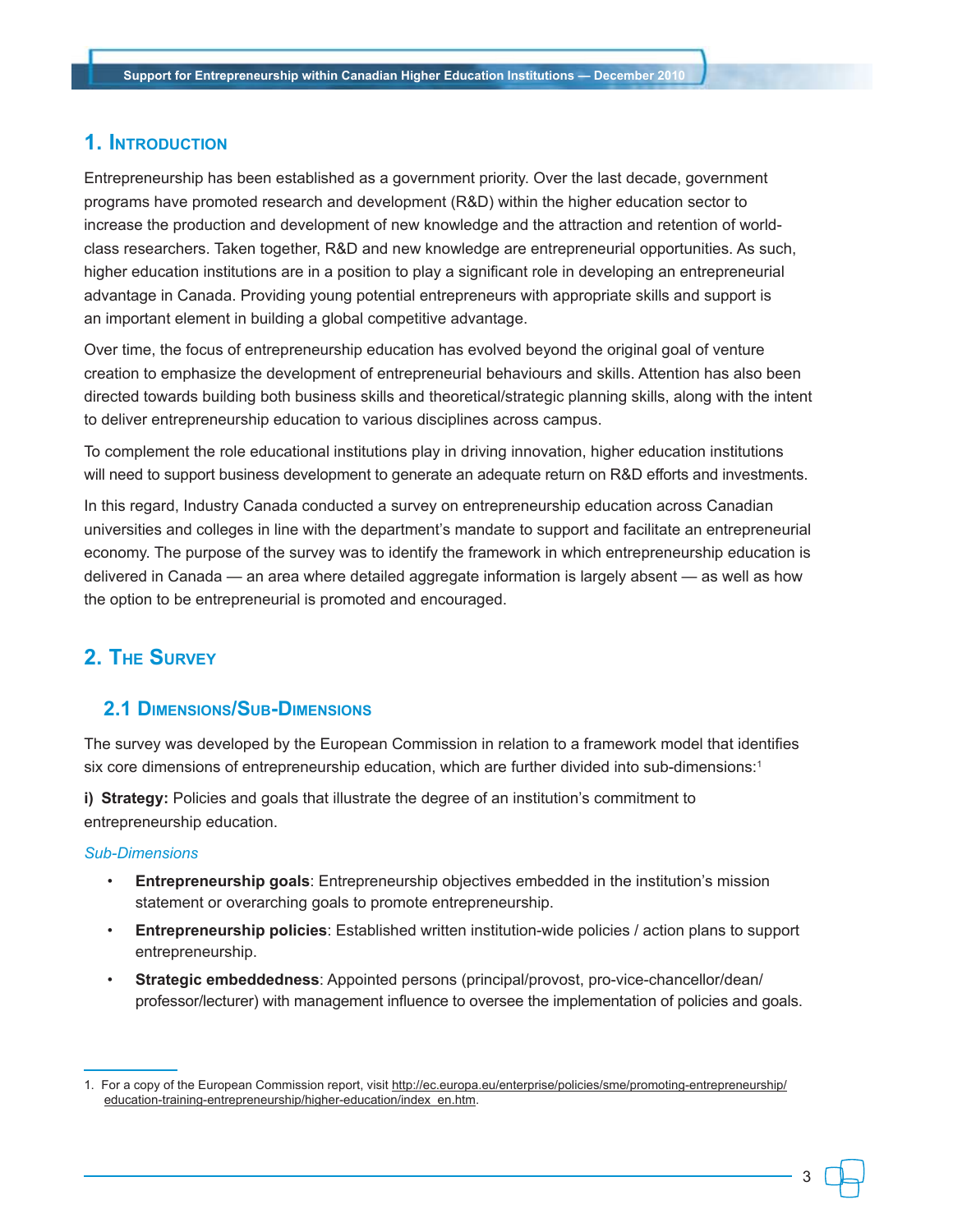**ii) Institutional Infrastructure:** Sources of support outside the classroom for those interested in entrepreneurship.

#### *Sub-Dimensions*

- **Approaches**: Access to entrepreneurship departments, entrepreneurship centres, incubator facilities and/or technology transfer offices.
- **Entrepreneurship appointments**: Appointed entrepreneurship chairs (tenured and non-tenured), not including associate and assistant professors, to support entrepreneurship across campus.
- **Research in entrepreneurship**: Research on entrepreneurship and entrepreneurship education.
- **Cross-discipline structures**: Structures to permit students to receive credit towards their degree for taking entrepreneurship courses. The sub-dimension also considers cross-faculty entrepreneurship activities to offer opportunities for students from different faculties to work together.

**iii) Resources:** Funding and resources dedicated to entrepreneurship education.

#### *Sub-Dimensions*

- **Budget allocation**: Financial support for entrepreneurship education and an overall budget for entrepreneurship.
- **Income generation**: Money raised for entrepreneurship education.
- **Type of funding**: Established financial commitments towards entrepreneurship education (short-, medium- or long-term financing).
- **iv) Teaching and Learning:** Theoretical learning component of entrepreneurship education.

#### *Sub-Dimensions*

- **Courses**: Number of courses in entrepreneurship education, by level of study (undergraduate, graduate, postgraduate).
- **Degrees**: Access to degree programs in entrepreneurship, by level of study.
- **Curriculum**: Methods used in the development of an entrepreneurship curriculum, such as learning from other institutions (within Canada and internationally), liaising with practitioners or cross-faculty/interdisciplinary collaboration.
- **Teaching methods**:<sup>2</sup> Use of lectures, case studies, practitioners, project teams, company visits and/or simulations.
- **Extracurricular activities**: Use of seminars, business plan competitions, company visits, matchmaking events between students and external stakeholders, mentoring schemes.
- **v) Development:** Processes in place to evaluate and monitor the effectiveness of entrepreneurship education.

### *Sub-Dimensions*

- **Evaluation**: Formalized evaluation procedures to follow up on attaining entrepreneurship goals and strategies.
- **User-driven improvement**: Evaluation of entrepreneurship courses to measure the outcome of courses from the perspective of students and end-users (employees, investors, etc.).

<sup>2.</sup> Due to technical difficulties, data related to the teaching methods sub-dimension are not reliable.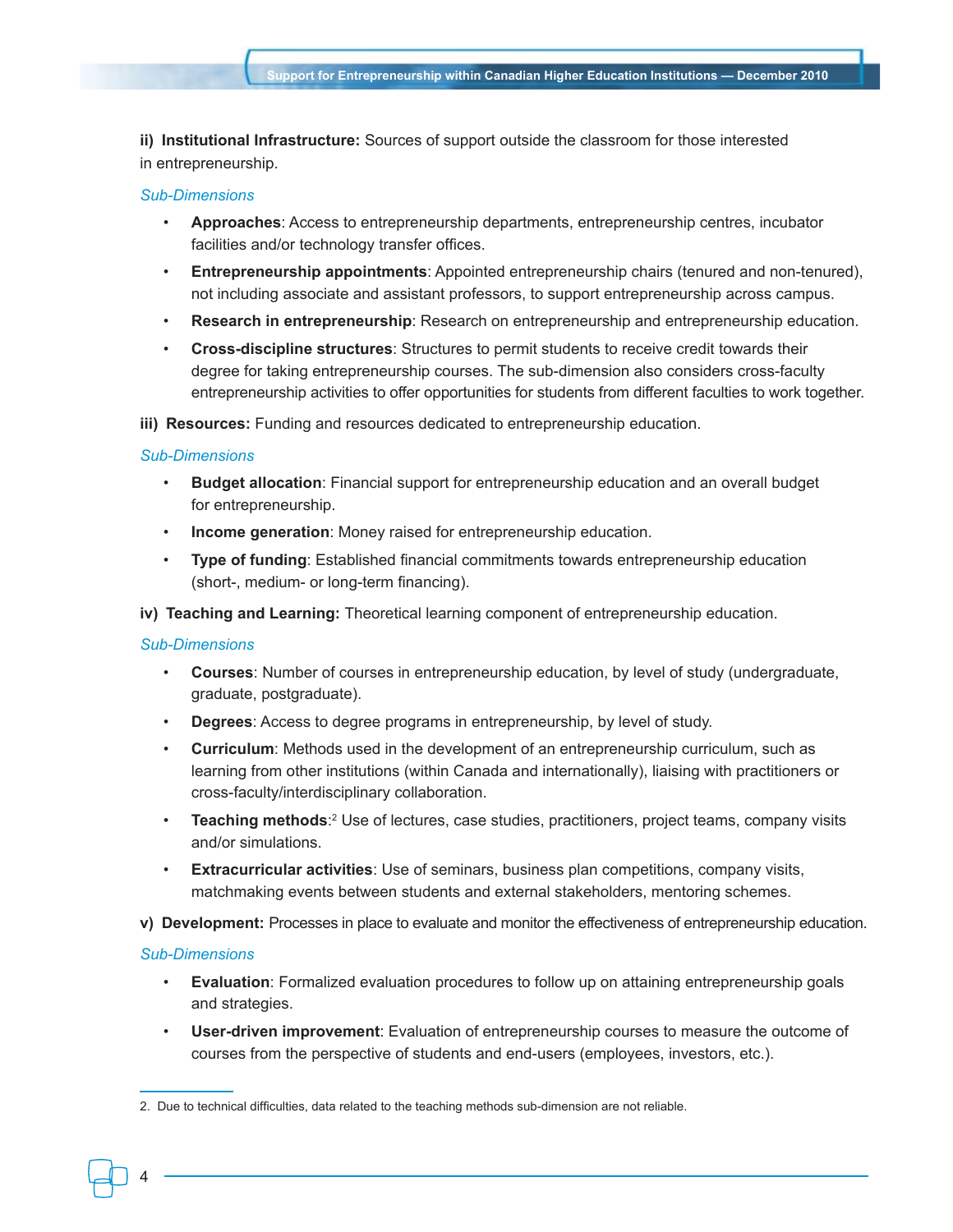• **Human resource development and management**: Recognition of staff achievements in entrepreneurship education, requirement of staff to have entrepreneurial experience, inviting guest lecturers.

**vi) Outreach:** Links with community and connecting students with those experienced in entrepreneurship.

### *Sub-Dimensions*

- **Alumni**: Kept in touch with alumni, involved alumni in entrepreneurship activities.
- **Links with stakeholders**: Established links with foundations, private companies, entrepreneurs, government, science parks / incubators or specialized bodies in entrepreneurship.
- **Community engagement**: Students provided with internships, work projects and business competitions to develop entrepreneurial mindsets and skills.

The six dimensions used in this survey represent the fundamental elements behind a framework for entrepreneurship education.

# **2.2 Methodology**

Before administering the survey in Canada, representatives from one university, one college, the Canadian Federation of Business School Deans (CFBSD) and the Association of Canadian Community Colleges (ACCC) reviewed and commented on the *Survey of Entrepreneurship Education in Higher Education in Europe* to ensure it was conducive to the Canadian higher education system.

The online Canadian survey included a preliminary assessment (nine questions) and a main survey of 68 questions. The purpose of the preliminary assessment was to establish an overall profile of an institution to determine if it provided an adequate level of entrepreneurship education to warrant continuing with the main survey.

To qualify for the survey, the institution had to satisfy at least one of three criteria:

- The institution offers curricular or extracurricular activities focusing on the development of entrepreneurial behaviour, skills, knowledge, mindsets and experiences.
- The institution offers courses in which entrepreneurship accounts for more than 25 percent of the course curriculum.
- The institution has offered entrepreneurship education for more than one year.

# **2.3 Target Participants**

Business school deans and directors of entrepreneurship centres were the target participants for the survey. With the assistance of the CFBSD and ACCC, a contact list was generated.

# **2.4 Response Rates**

In total, 204 institutions were invited to participate in the survey — 69 universities and 135 colleges. A total of 36 universities responded and qualified to complete the main survey, for a university response rate of 52.2 percent (Table 1). A total of 32 colleges participated in the survey, for a college response rate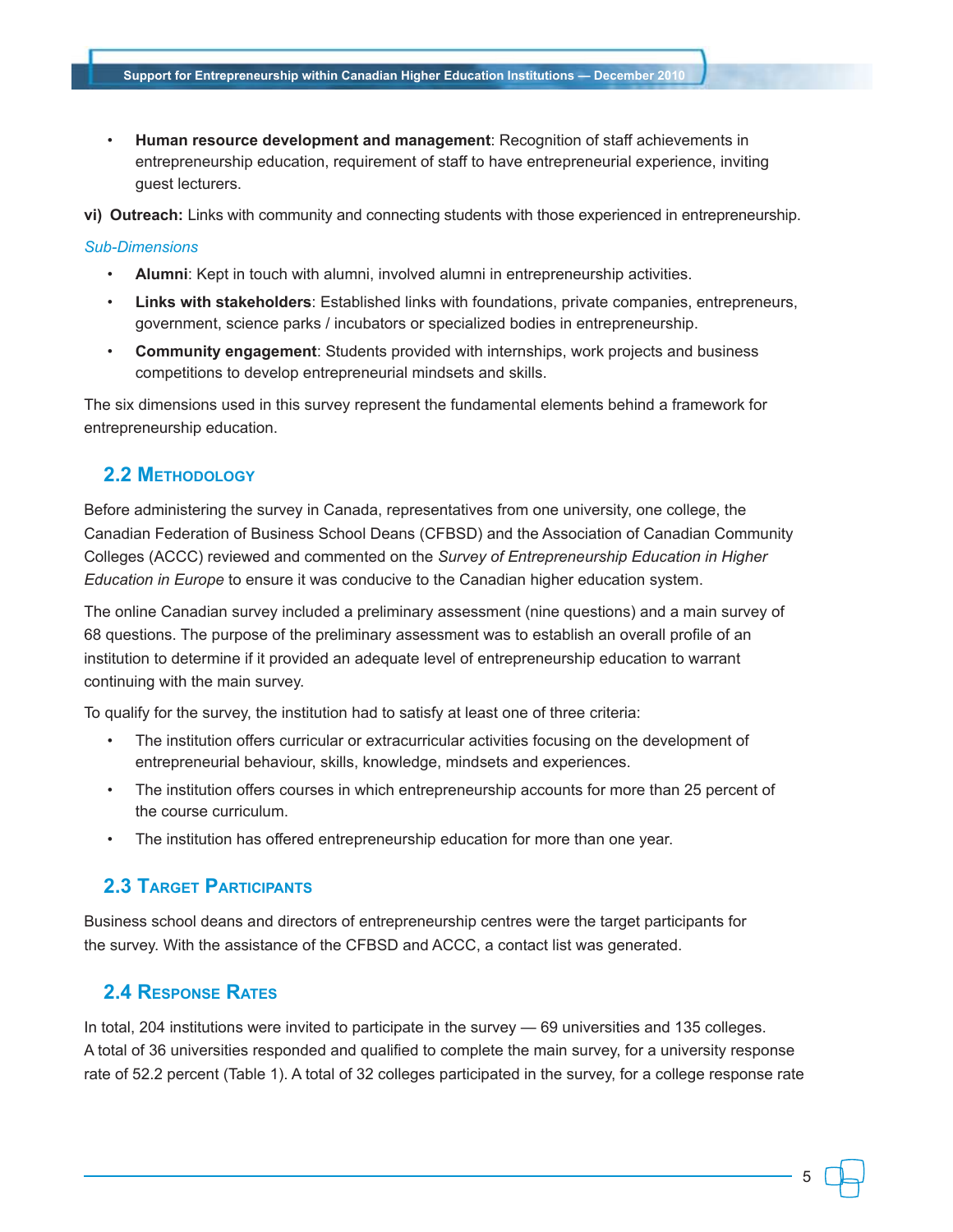of 23.4 percent. Included in this sample are seven colleges that responded to the survey invitation but did not qualify to complete the main survey. Given that the college sample population was twice as large as the university pool, it is hard to determine if the low response rate amongst colleges was due to an absence of entrepreneurship education at the college level or simply due to a low survey response rate.

The overall response rate for the survey was 33 percent, representing more than 60 percent of the total undergraduate population in Canada between 2007 and 2008.3 Appendix C provides a complete list of participating institutions.

| <b>Canadian Region</b>                                                                       | <b>University</b><br><b>Response Rate</b><br>(%) | <b>College</b><br><b>Response Rate</b><br>$(\%)$ | <b>Total Response</b><br>Rate<br>(%) |
|----------------------------------------------------------------------------------------------|--------------------------------------------------|--------------------------------------------------|--------------------------------------|
| West (British Columbia, Alberta, Yukon, Northwest Territories<br>and Nunavut)                | 78.6                                             | 18.9                                             | 35.3                                 |
| Prairies (Manitoba and Saskatchewan)                                                         | 33.3                                             | 18.8                                             | 22.7                                 |
| Ontario                                                                                      | 56.5                                             | 51.6                                             | 53.7                                 |
| Quebec                                                                                       | 55.6                                             | 9.3                                              | 17.3                                 |
| Atlantic (New Brunswick, Newfoundland and Labrador, Nova Scotia<br>and Prince Edward Island) | 29.4                                             | 20.0                                             | 25.9                                 |
| <b>Total Response Rate</b>                                                                   | 52.2                                             | 23.4                                             | 33.0                                 |

### Table 1: Response Rates (%) by Institution and Canadian Region

### **2.5 Spider Diagrams**

Institutions were given an indexed average score for each dimension and sub-dimension. Spider diagrams (using a score from 0 to 100) were used to compare the scores of each institution against three Canadian subsets:

- (i) average score of the five institutions that scored highest in the survey;
- (ii) average score of the five institutions that scored lowest in the survey; and
- (iii) average overall score of the Canadian sample.

The same three subsets were created using the European Union (EU) data to compare each Canadian institution with those in the EU. In total, 14 spider diagrams were developed for each institution, which are housed in an online benchmarking tool. A future Industry Canada report will analyze the comparison of the Canadian and EU subsets.

## **2.6 Online Benchmarking Tool**

Each participating institution was given a unique username and pass code to access its respective spider diagrams on the online benchmarking tool (http://entrepreneurshipsurveycanada.niras.dk/). To maintain confidentiality, institutions were only allowed access to their spider diagrams and not those of other institutions. Non-participating institutions can access the site to view the spider diagrams of the three Canadian and EU subsets to compare Canada's overall performance in the entrepreneurship education framework.

<sup>3.</sup> Representation based on full-time equivalencies, see Appendix B.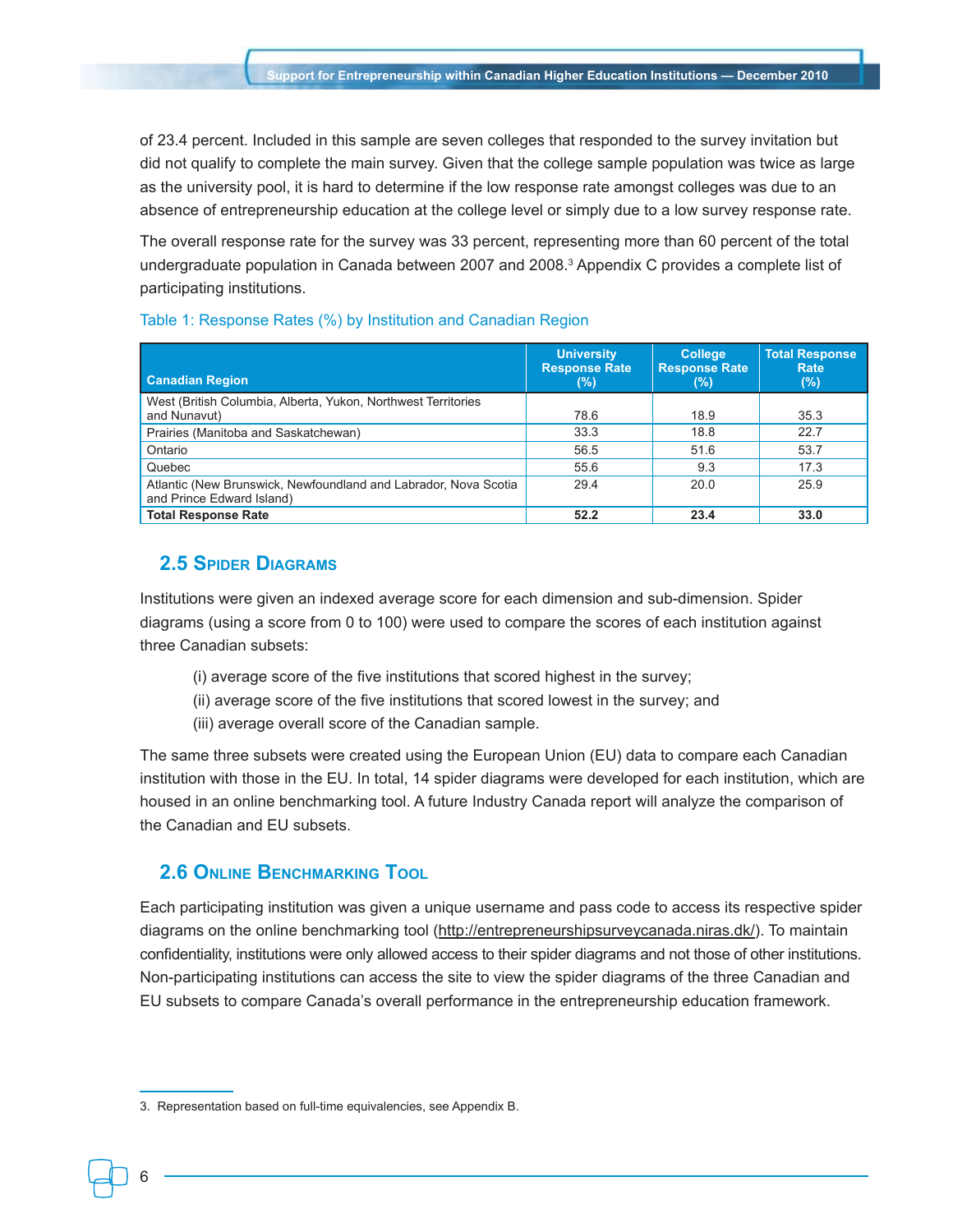# **3. Key Findings**

Overall, the survey shows Canadian higher education institutions are actively involved in offering entrepreneurship education as well as in providing a network of practitioners and the necessary facilities to support students interested in entrepreneurship.

The findings of the report illustrate that institutions are active in providing support for entrepreneurship on campus. In the 2007–2008 academic year, 98 percent of the surveyed institutions offered at least one undergraduate course in entrepreneurship, and 23 percent of institutions offered one or more degree programs in entrepreneurship (irrespective of study level). Furthermore, 80 percent of institutions offered entrepreneurship extracurricular activities, such as seminars/workshops, business plan / venture capital competitions and mentoring/coaching. However, overall enrolment levels suggest that entrepreneurship is a specialized discipline. Amongst the institutions, 2.5 percent of students completed an entrepreneurship course and 2.1 percent participated in entrepreneurship extracurricular activities.

The survey also identifies two areas of concern. The first relates to student access to entrepreneurship education. Entrepreneurship is an activity that is applicable and relevant to students in all disciplines who are interested in starting a business. However, having an overall objective to deliver entrepreneurship education within an institution was absent in over two thirds of responding institutions. In most cases, entrepreneurship education was offered in only one or two (principally business and engineering) faculties. While institutions do make efforts to motivate and support entrepreneurship opportunities on campus, less than one third of surveyed institutions had an objective to deliver entrepreneurship opportunities to students in all faculties.

The second area of concern refers to the mechanisms within the entrepreneurship education framework to generate economic benefits. Specifically, these concerns relate to the limited and sporadic support for early-stage business ventures and the availability (or lack thereof) of other methods of knowledge transfer to society.

Approximately 200 ventures were created in 2007–2008 amongst the surveyed institutions, and the survey does demonstrate the presence of support for these ventures. However, there are gaps and inconsistencies in this overall system of support. Eighty percent of institutions indicated that a significant number of graduates had shown an interest in entrepreneurship education by participating in business plan competitions, incubators and internships, yet 40 percent of institutions did not have external links to investors, half did not have links to professional service providers and over 75 percent did not have any incubators to support the new ventures of interested entrepreneurs. In contrast, the more popular mechanisms used to support commercialization were technology transfer offices and consultancy work. These gaps in the overall system of support may limit the long-term benefit from entrepreneurial activities within Canadian educational institutions.

Overall findings from the survey show that Canadian institutions performed well in certain areas within the framework. However, evidence indicates that such efforts are often fragmentary. The purpose of this report, therefore, is to contribute new information and initiate discussion on the role of universities and colleges in entrepreneurship education and support.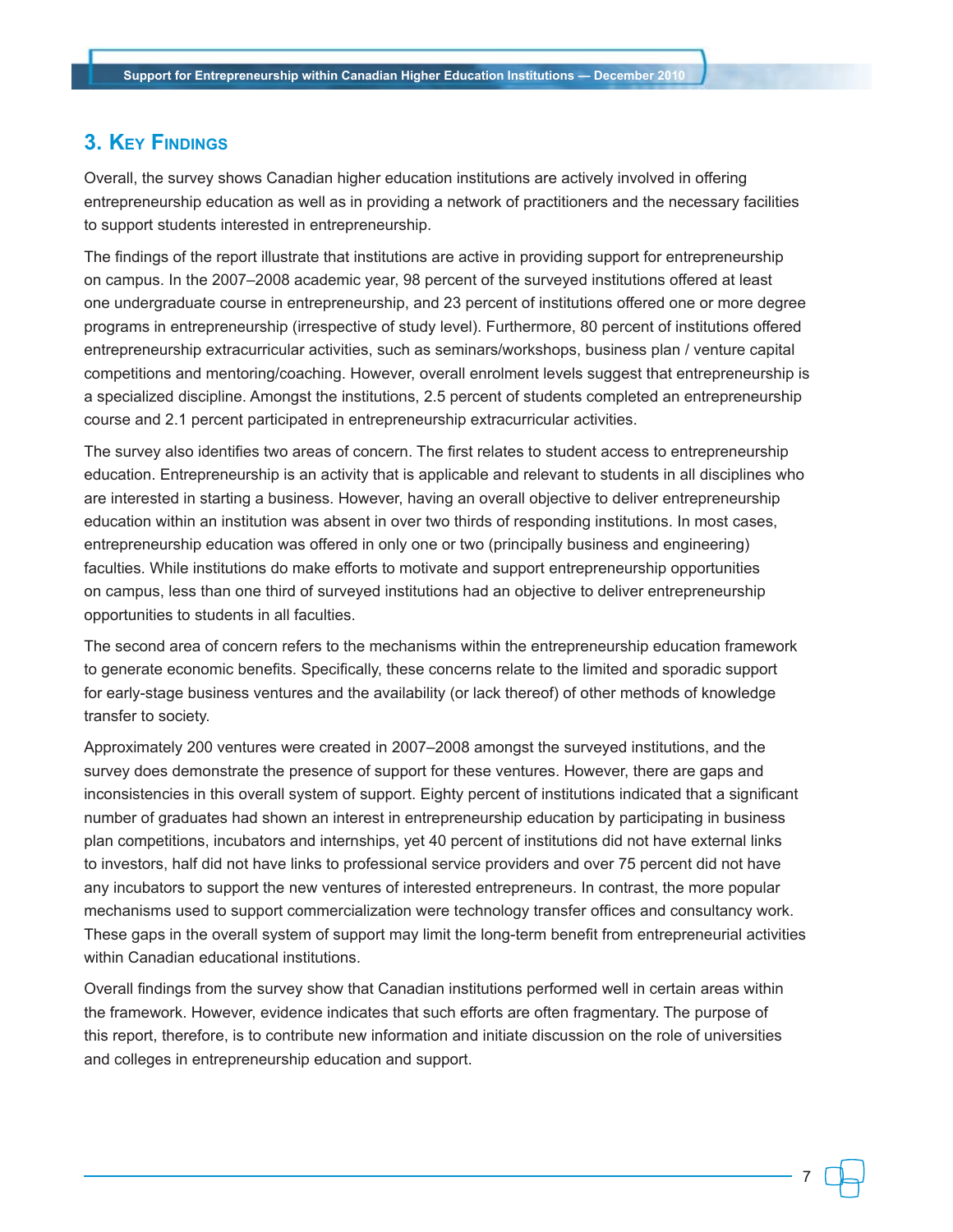# **4. Dimension 1: Strategy**

**Key Findings**: Most institutions did not have an institution-wide strategy to deliver entrepreneurship education. Entrepreneurship education policies were predominantly found at the faculty level, which may limit the access students from other faculties have to entrepreneurship education.

Becoming an institute that fully supports entrepreneurship entails a complex process that requires parallel actions in a number of areas. It goes beyond providing entrepreneurship courses and/or engaging in efforts such as making use of placement programs in start-ups, establishing incubator facilities or appointing professors of entrepreneurship.

The strategy dimension of the survey seeks to identify a commitment within the institute to provide an entrepreneurial environment. A central element of facilitating sustainable and effective entrepreneurship education is to embed entrepreneurship in the overall strategy of the institution. Defining overarching and measurable entrepreneurship goals can stimulate this development and lay a framework to assess the impact of entrepreneurship education activities. The commitment to deliver entrepreneurship education is further reinforced if the goals are included in the overall mission statement of the institution.

### **4.1 Findings**

Figure 1 illustrates how the three Canadian subsets (top five, bottom five and average score) compare within the three sub-dimensions of the strategy dimension:

- **Entrepreneurship goals**: Entrepreneurship objectives embedded in the institution's mission statement or overarching goals to promote entrepreneurship.
- **Entrepreneurship policies**: Established written institution-wide policies / action plans to support entrepreneurship.
- **Strategic embeddedness**: Appointed persons (principal/provost, pro-vice-chancellor/dean/ professor/lecturer) with management influence to oversee the implementation of policies and goals.



### Figure 1: Spider Diagram of Strategy Dimension (score out of 100)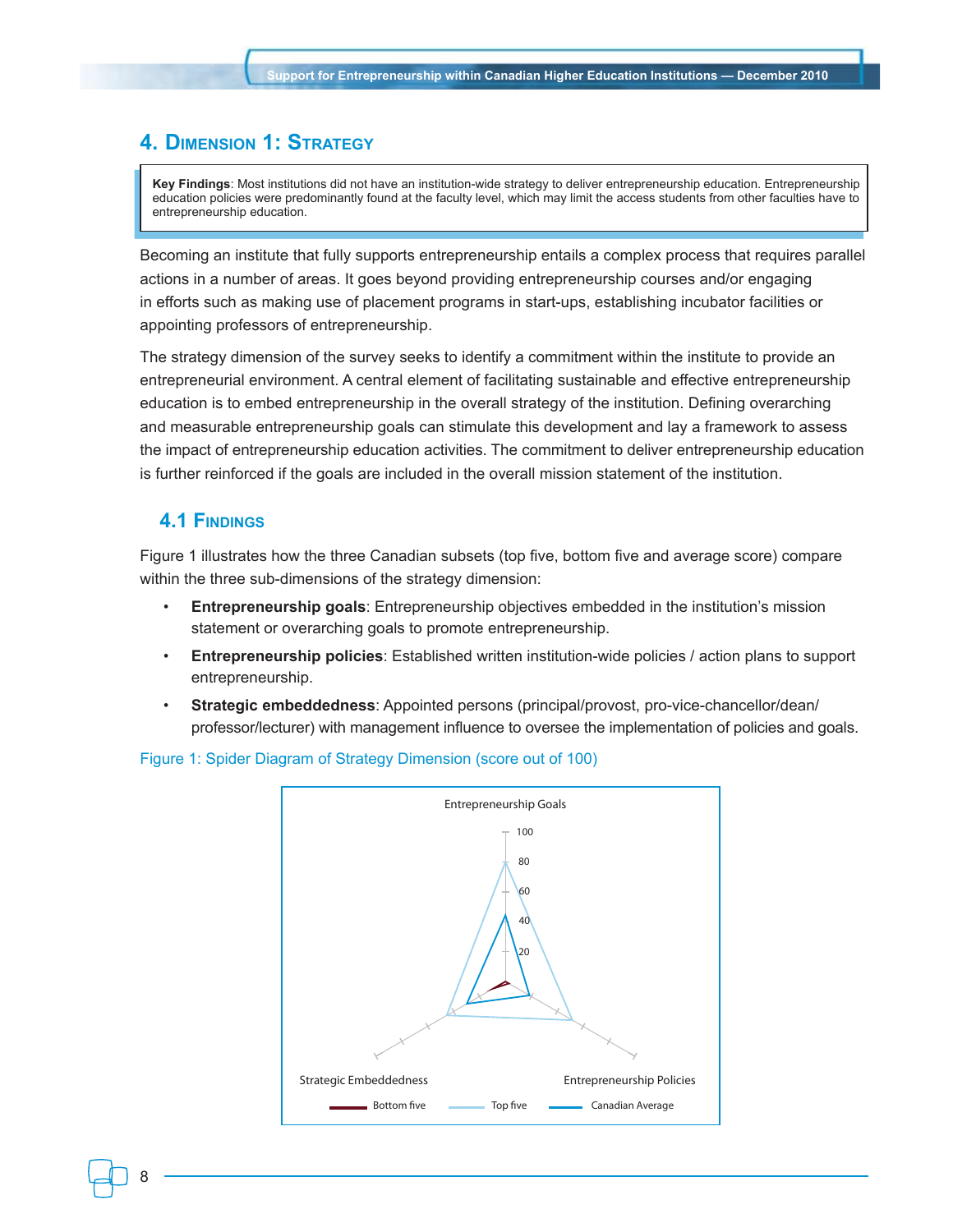Across all three sub-dimensions, the average score for Canada and the top five institutions was highest in the entrepreneurship goals sub-dimension, suggesting that institutions were more inclined to have established goals than policies or strategic embeddedness. For example, all of the top five institutions placed fostering entrepreneurial behaviour, skills and mindsets as an overarching entrepreneurship goal for the institution.

Although the difference in the average scores for Canada and the top five institutions was smallest in the strategic embeddedness sub-dimension, both scores were below 50, suggesting that more can be done to ensure that the person responsible for entrepreneurship education has sufficient management influence to implement policies. The average score for the bottom five institutions in Canada was below 10 in all three sub-dimensions.

## *Most institutions have general entrepreneurship goals; however, few have specific measurable goals (Table 2)*

- Only 28 percent of institutions instilled an overarching goal to provide access to entrepreneurship education for all students.
- Moreover, while 51 percent aim to foster entrepreneurial behaviours, skills and mindsets amongst students, close to 40 percent of institutions did not have any institution-wide entrepreneurship goals.

| <b>Overarching Entrepreneurship Education Goals</b>               | <b>Total</b><br><b>Institutions</b><br>(%) | <b>University</b><br>(%) | Degree-<br><b>Granting</b><br><b>College</b><br>$(\%)$ | <b>Technical</b><br><b>Institutes</b><br>$(\%)$ |
|-------------------------------------------------------------------|--------------------------------------------|--------------------------|--------------------------------------------------------|-------------------------------------------------|
| Foster entrepreneurial behaviours, skills and mindsets            | 51                                         | 61                       | 40                                                     | 33                                              |
| Inspire students to seek an entrepreneurial career or life        | 39                                         | 47                       | 30                                                     | 27                                              |
| Seek opportunities to commercially exploit knowledge              | 33                                         | 47                       | 10                                                     | 13                                              |
| Provide access to entrepreneurship opportunities for all students | 28                                         | 33                       | 30                                                     | 13                                              |
| Increase the number of graduate start-up businesses               | 20                                         | 28                       | 10                                                     |                                                 |
| Maximize technology transfer revenue                              | 15                                         | 22                       |                                                        |                                                 |
| Entrepreneurship education should generate income                 | 3                                          | 3                        | 10                                                     |                                                 |
| Institution doesn't have entrepreneurship goals                   | 39                                         | 31                       | 40                                                     | 60                                              |

### Table 2: Percentage of Institutions with Various Overarching Entrepreneurship Education Goals

"-" indicates no institution or region responded.

## *Strategic policies to deliver entrepreneurship education are sparse at the institution level and lie predominantly within specific faculties, such as business and engineering*

- At the institution level, only 23 percent of institutions had written institution-wide policies / action plans for undertaking entrepreneurship education.
- At the faculty level, 46 percent of institutions had policies / action plans in place.
- Across faculties there was limited exposure to entrepreneurship education:
	- 75 percent of institutions had entrepreneurship rooted in business studies;
	- 15 percent of institutions had entrepreneurship rooted in technical (engineering) disciplines; and
	- 5 percent of institutions had entrepreneurship rooted in social sciences.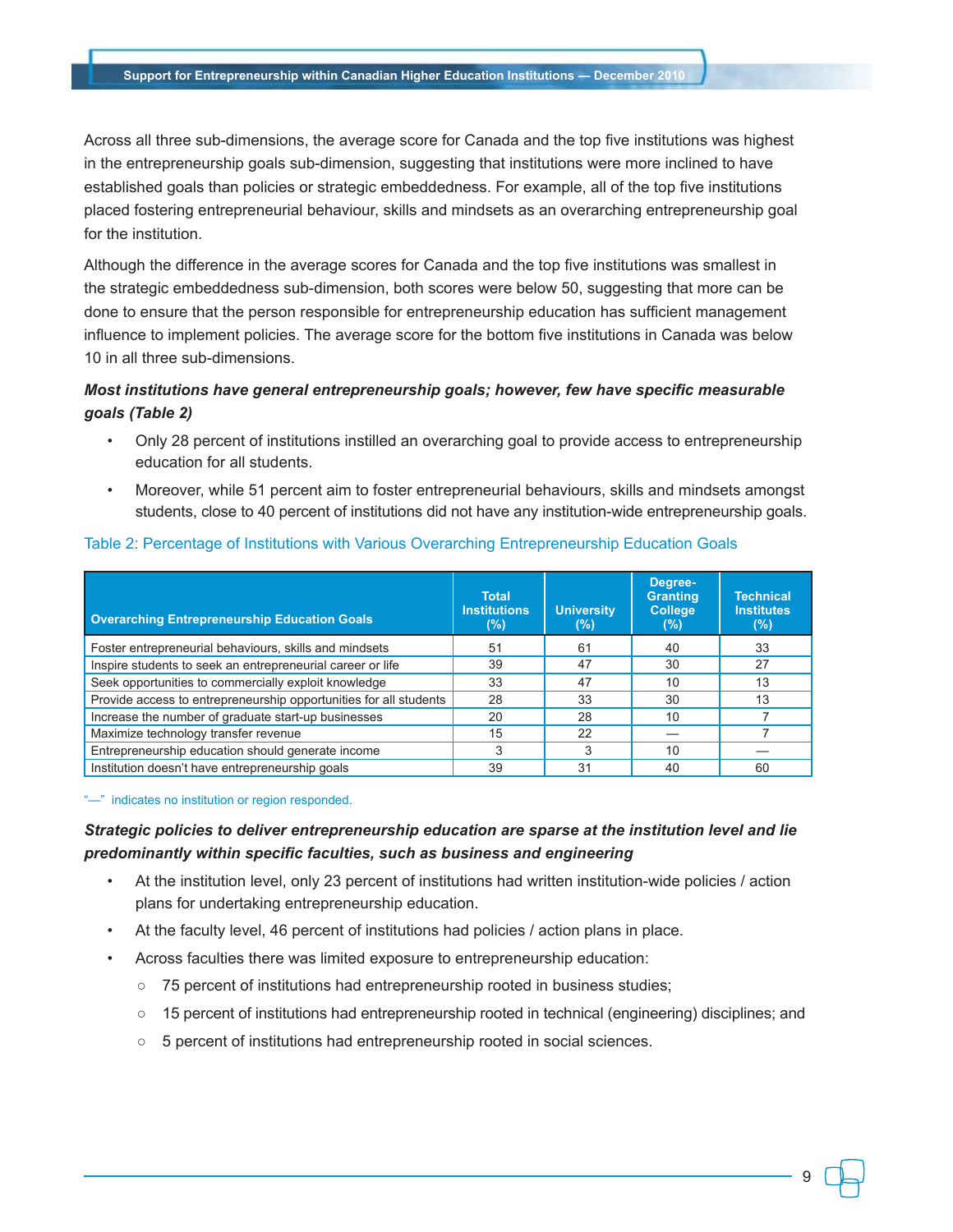#### *A dean was more likely (44 percent) to be accountable for entrepreneurship education*

- Dean 44 percent of institutions.
- Professor 21 percent of institutions.
- No one 18 percent of institutions.
- Amongst entrepreneurship champions: Individuals who act as a spokesperson/advocate at the management level to support entrepreneurship activities:
	- Most were self-appointed; and
	- Most were primarily employed in the business, technical, health care and natural sciences areas, which may reinforce limited access and delivery of entrepreneurship education on campus.

# **5. Dimension 2: Institutional Infrastructure**

**Key Findings**: The most common types of institutional infrastructure — entrepreneurship centres and technology transfer offices (TTOs) — are present at less than half of the institutions.

The institutional infrastructure dimension isolates the facilities that institutions have established in support of entrepreneurship education. These facilities support entrepreneurship at different stages of the business development cycle. To be effective, such infrastructure seems to require many different elements to support entrepreneurship at each stage of the business development cycle. However, given limited resources, institutions may be forced to focus on a limited number of elements, thus possibly favouring licensing, for example, over venture creation.

# **5.1 Findings**

Figure 2 illustrates how the three Canadian subsets compare within the four sub-dimensions of the institutional infrastructure dimension:

- **Approaches**: Access to entrepreneurship departments, entrepreneurship centres, incubator facilities and/or technology transfer offices.
- **Entrepreneurship appointments**: Appointed entrepreneurship chairs (tenured and non-tenured), not including associate and assistant professors, to support entrepreneurship across campus.
- **Research in entrepreneurship**: Research on entrepreneurship and entrepreneurship education.
- **Cross-discipline structures**: Structures to permit students to receive credit towards their degree for taking entrepreneurship courses. The sub-dimension also considers cross-faculty entrepreneurship activities to offer opportunities for students from different faculties to work together.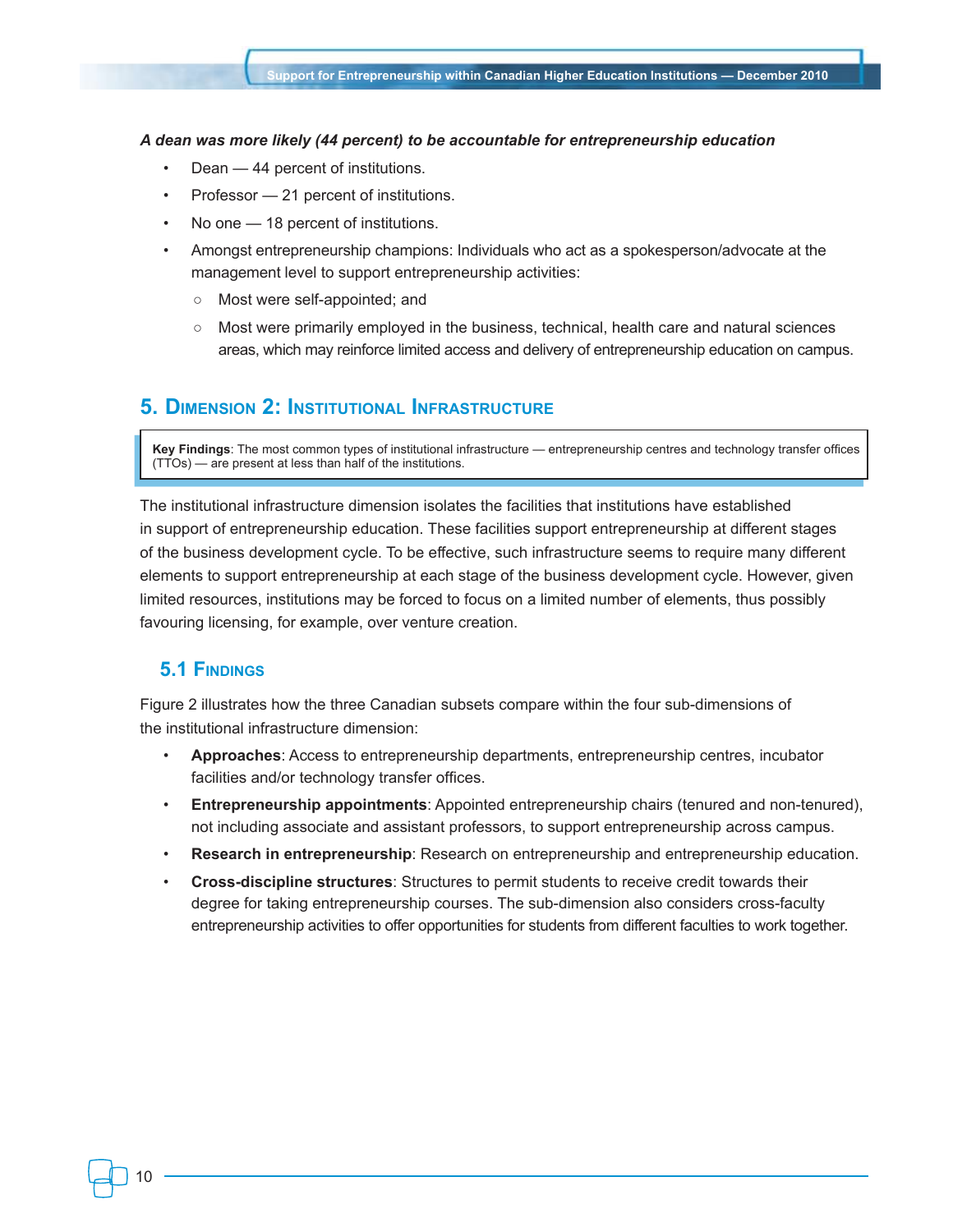

#### Figure 2: Spider Diagram of Institutional Infrastructure Dimension (score out of 100)

The average score of the top five institutions compared with the average score for Canada was greater than 35 points for all but the entrepreneurship appointments sub-dimension, where the difference was greater than 10 points. This finding suggests room for improvement within the institutional infrastructure dimension for Canadian institutions when compared with the top five institutions. The average score for Canada and the top five institutions was highest in cross-discipline structures, suggesting that institutions were actively involved in providing access to entrepreneurship education across campus. For example, all of the top five institutions offered cross-faculty activities (curricular and extracurricular). As well, four of the top five institutions allowed entrepreneurship courses to be credited towards the students' program of study.

# *The most common types of institutional infrastructure — entrepreneurship centres and technology transfer offices — are present at less than half of the surveyed institutions (Table 3)*

| <b>Employees</b>                        | <b>Entrepreneurship</b><br>Centre (%) | <b>TTO (%)</b> |
|-----------------------------------------|---------------------------------------|----------------|
| At least one full-time employee         | 34                                    | 46             |
| Less than one full-time employee        | 13                                    |                |
| Institution does not have this facility | 53                                    | 51             |

Table 3: Comparing the Presence of Entrepreneurship Centres and Technology Transfer Offices (TTOs)

**Entrepreneurship Centre**: a central location that provides entrepreneurs with access to educational programs, networking opportunities, equipment and resources either on campus and/or within the community. These centres typically require a relatively larger budget and more administrative planning than technology transfer offices.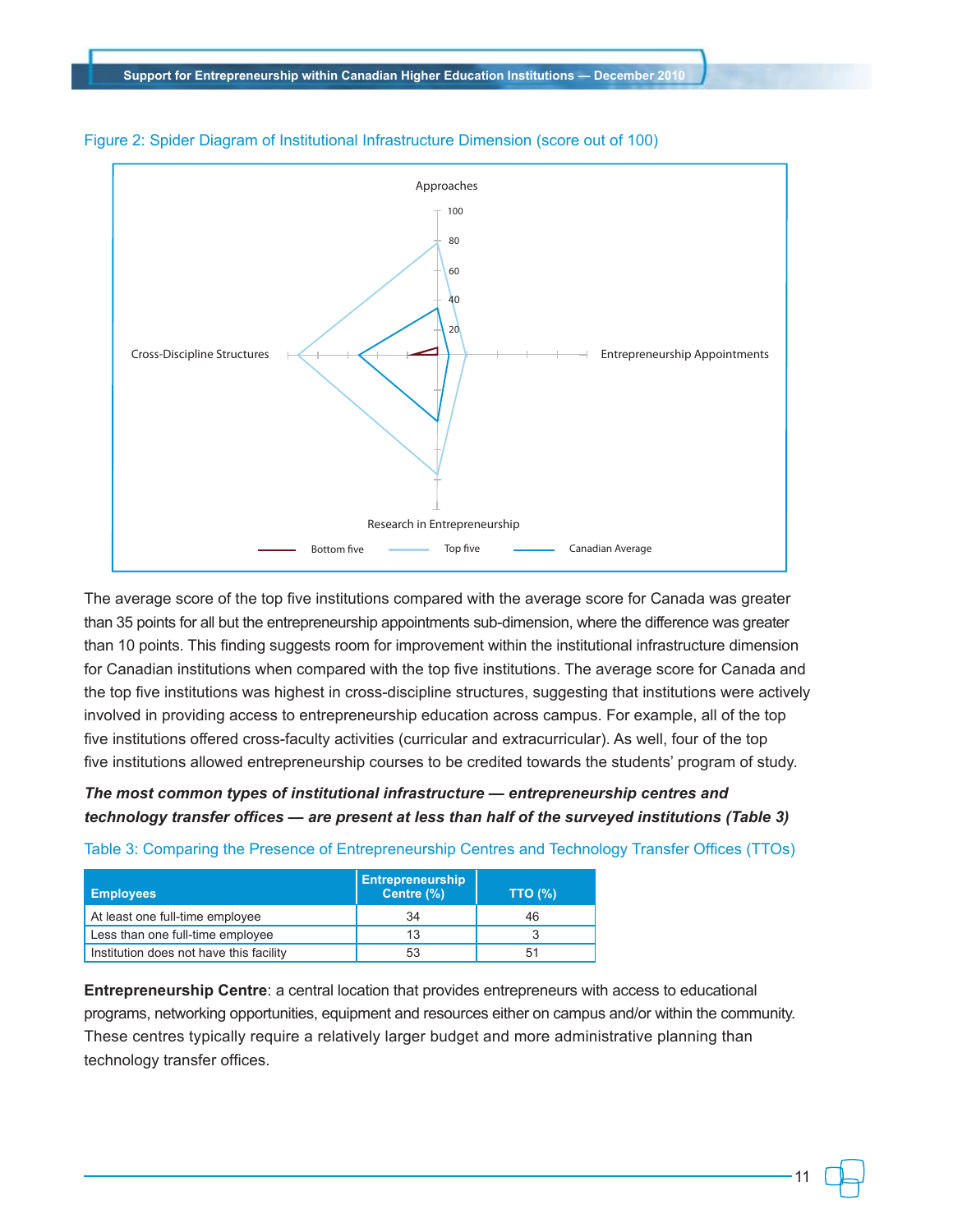**Technology Transfer Office**: Manages the use of university research results for public benefit, by providing patenting, licensing and other commercialization support to faculty and researchers within the institute or community.

- Table 3 illustrates that half the number of surveyed institutions did not have either an entrepreneurship centre or a technology transfer office.
- However, a greater percentage of institutions allocated at least one full-time employee to technology transfer offices compared with entrepreneurship centres (Table 3). This preference reflects findings from a recent study by Maxwell and Lévesque suggesting that universities are more inclined to host TTOs due to the short-term benefits from the sale of licences. The authors further illustrate that the TTO model provides no incentive for the university to pursue other, possibly more profitable, commercialization methods. Inevitably the innovation is sold prematurely, often resulting in the flow of long-term economic benefits to the location of the licensee rather than the region in which the innovation was funded/developed.<sup>4</sup>

**Technology Incubator**: This type of facility predominantly focuses on the end of the business development cycle by providing experienced business support, high-quality facilities and management services for business start-ups.

• Only 25 percent of institutions had incubator facilities. Of these, 60 percent assisted more than 10 graduate start-ups and 40 percent assisted less than 10 graduate start-ups.

# *Each type of institutional infrastructure facilitates a specific stage in the business development cycle, from conception to start-up. Many institutions that hosted incubator facilities also hosted other types of facilities.*

Of the 25 percent of institutions that hosted incubator facilities:

- 80 percent had technology transfer offices focus on licensing and patents.
- 87 percent had entrepreneurship centres focus on preliminary business development stage.
- 87 percent offered cross-faculty entrepreneurship activities focus on theory development from opportunity.
- 80 percent supported entrepreneurship education goals with dedicated funding.

These findings suggest that the majority of institutions that host incubator facilities also support other facilities, providing a framework to assist student entrepreneurship through each stage of the business development cycle. The financial commitment to establish such a network may motivate universities to consider alternative and cheaper modes of commercialization, such as licensing through TTOs.

To resolve the conflict on the part of universities trying to decide between short-term gains from licence fees and the cost and risk of alternative modes of commercialization, Maxwell and Lévesque<sup>s</sup> suggest

5. Ibid.

<sup>4.</sup> Maxwell, A. and M. Lévesque, in press. "Technology incubators: facilitating technology transfer or creating regional wealth?" *International Journal of Entrepreneurship and Innovation Management*.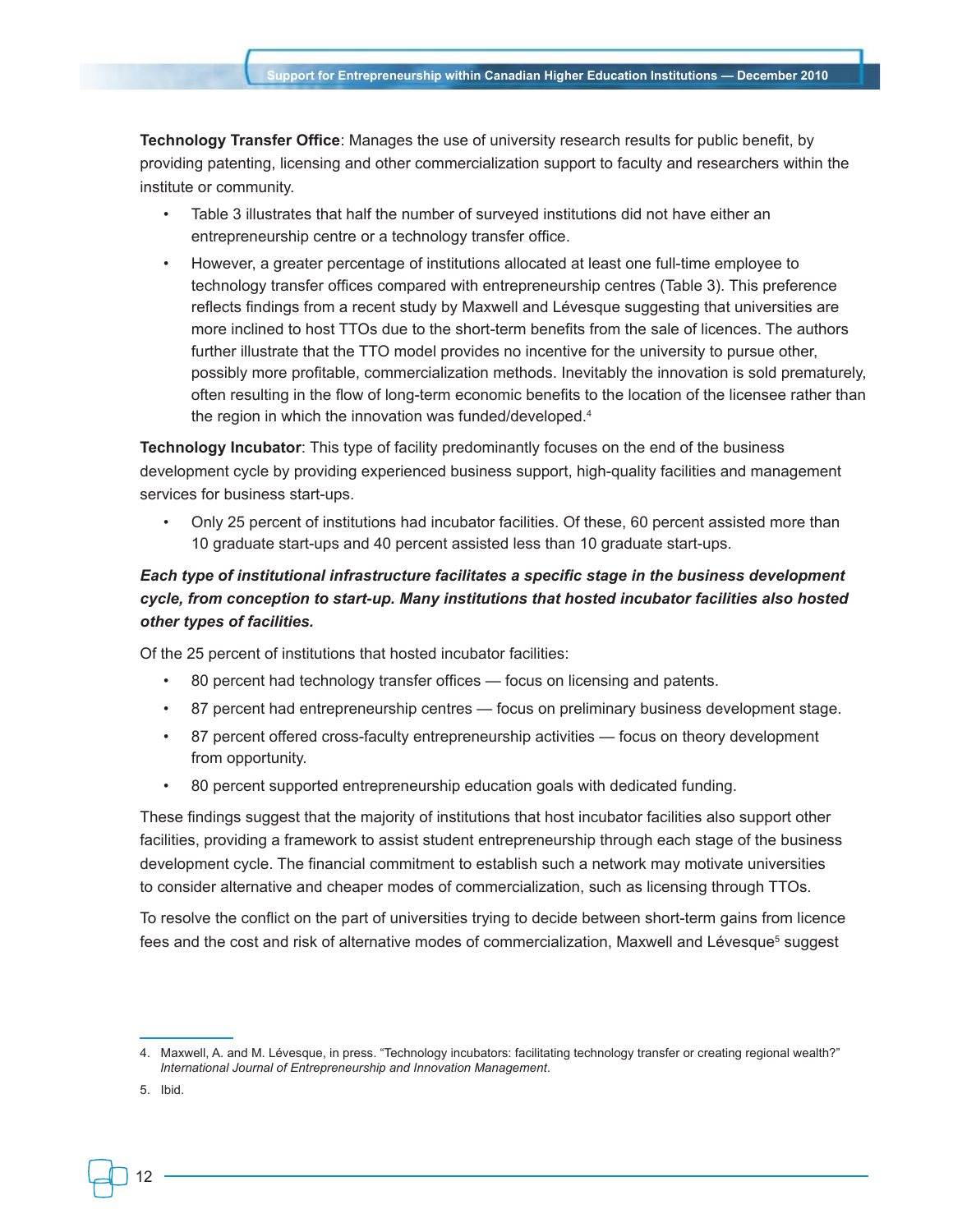a partnership between university incubators and regional economic development agencies. Such a partnership creates future research opportunities and a flow of donations from successful entrepreneurs and alumni to universities, while supporting the local region through new ventures, graduates and co-op students.

# **6. Dimension 3: Resources**

**Key Findings**: Most funding was allocated towards entrepreneurship activities (curricular and extracurricular), mainly on a short-term basis, thereby limiting support for the long-term development of the entrepreneurial capacity on campus.

The resource dimension determines how entrepreneurship is funded within an institution. Sustainability of entrepreneurship education is closely related to the type and source of funding as the more long term the funding, the more sustainable the development of entrepreneurship is. This translates to a balance between dedicated funding to accomplish specific entrepreneurship education goals and short-term funding to support entrepreneurship curricular and extracurricular activities. Furthermore, entrenching entrepreneurship education as a permanent element within an institution is more likely to happen if entrepreneurship activities can generate income on their own and/or attract external funding to the institution.

# **6.1 Findings**

Figure 3 illustrates how the three Canadian subsets compare within the three sub-dimensions of the resource dimension:

- **Budget allocation**: Financial support for entrepreneurship education and an overall budget for entrepreneurship.
- **Income generation**: Money raised for entrepreneurship education.
- **Type of funding**: Established financial commitments towards entrepreneurship education (short-, medium- or long-term financing).

Figure 3: Spider Diagram of Resource Dimension (score out of 100)

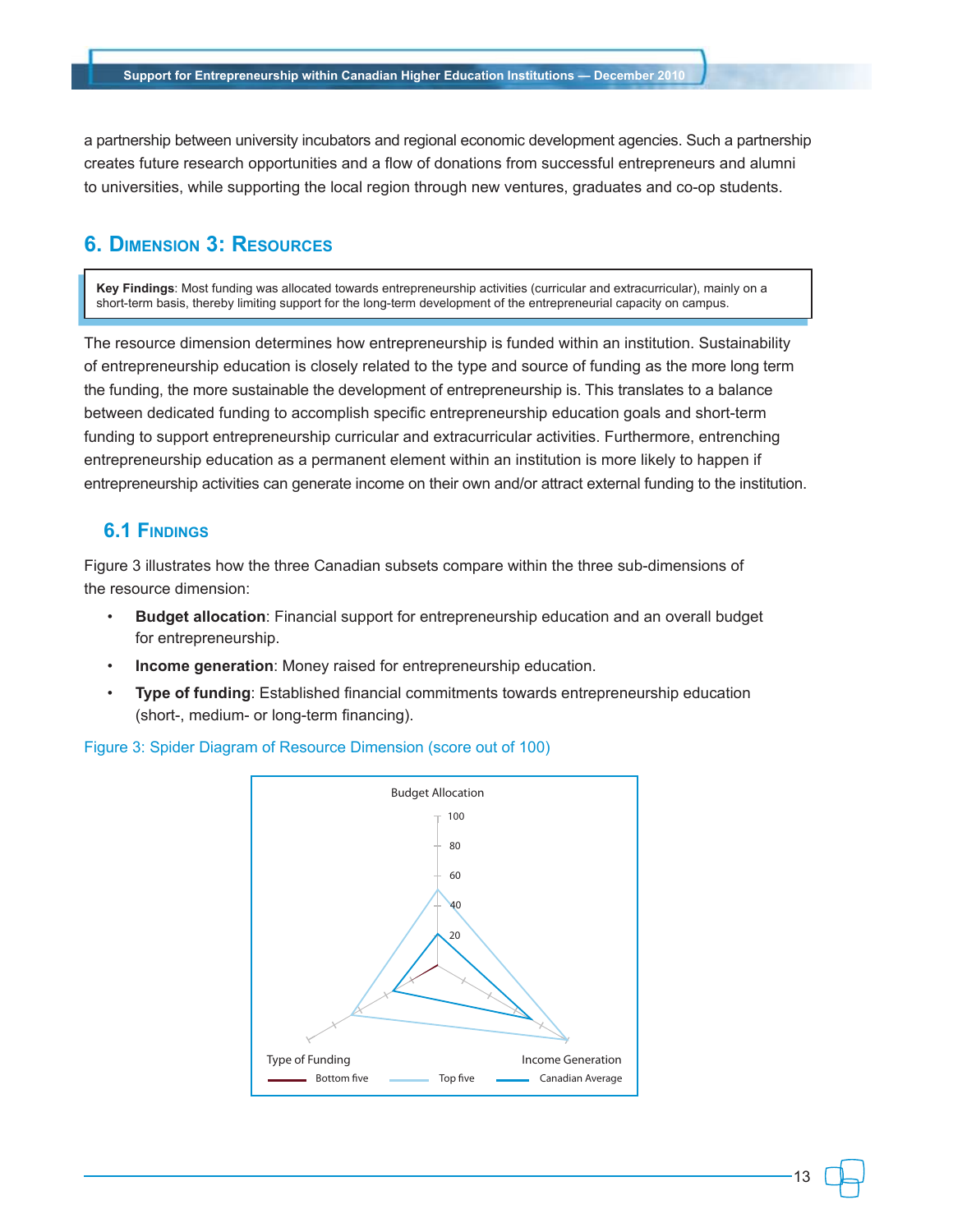The average score of the top five institutions (100 points) and Canada (72 points) was highest in the income generation sub-dimension, suggesting that a high number of institutions are active in one or more of the following income-generating activities — receiving donations from alumni and other philanthropists or charging fees to attend seminars and/or workshops. The average scores are below 50 points for Canada in the budget allocation and type of funding sub-dimensions, possibly indicating areas for improvement in terms of allocating funds and increasing the duration of the financial commitment towards entrepreneurship education.

#### *Entrepreneurship education budget varies by type of institution*

- Average size of entrepreneurship education budget (2007–2008):
	- Universities: \$430 000
	- Degree-granting colleges: \$78 000
	- Technical institutes: \$44 000

### *The average entrepreneurship education budget in the Western region was three times the average entrepreneurship education budget in Quebec (Figure 4)*

- The Western region (British Columbia, Alberta, Yukon, Northwest Territories and Nunavut) and the Atlantic region, on average, had the largest budgets for entrepreneurship education.
- Quebec had the lowest average entrepreneurship education budget of approximately \$138 000.

Institutions were asked to determine what proportion of their total entrepreneurship education budget was derived from internal and external funding.

- **Internal funding**: Financial commitment within the institution towards the development of entrepreneurship education in the short and long term.
- **External funding**: Funding from external stakeholders (government funding, donations and alumni donations) usually comes with restrictions and clauses. Generally not a steady source of income for long-term projects.

### Figure 4: Average Entrepreneurship Education Budget, and Breakdown between Internal and External Funding, by Region

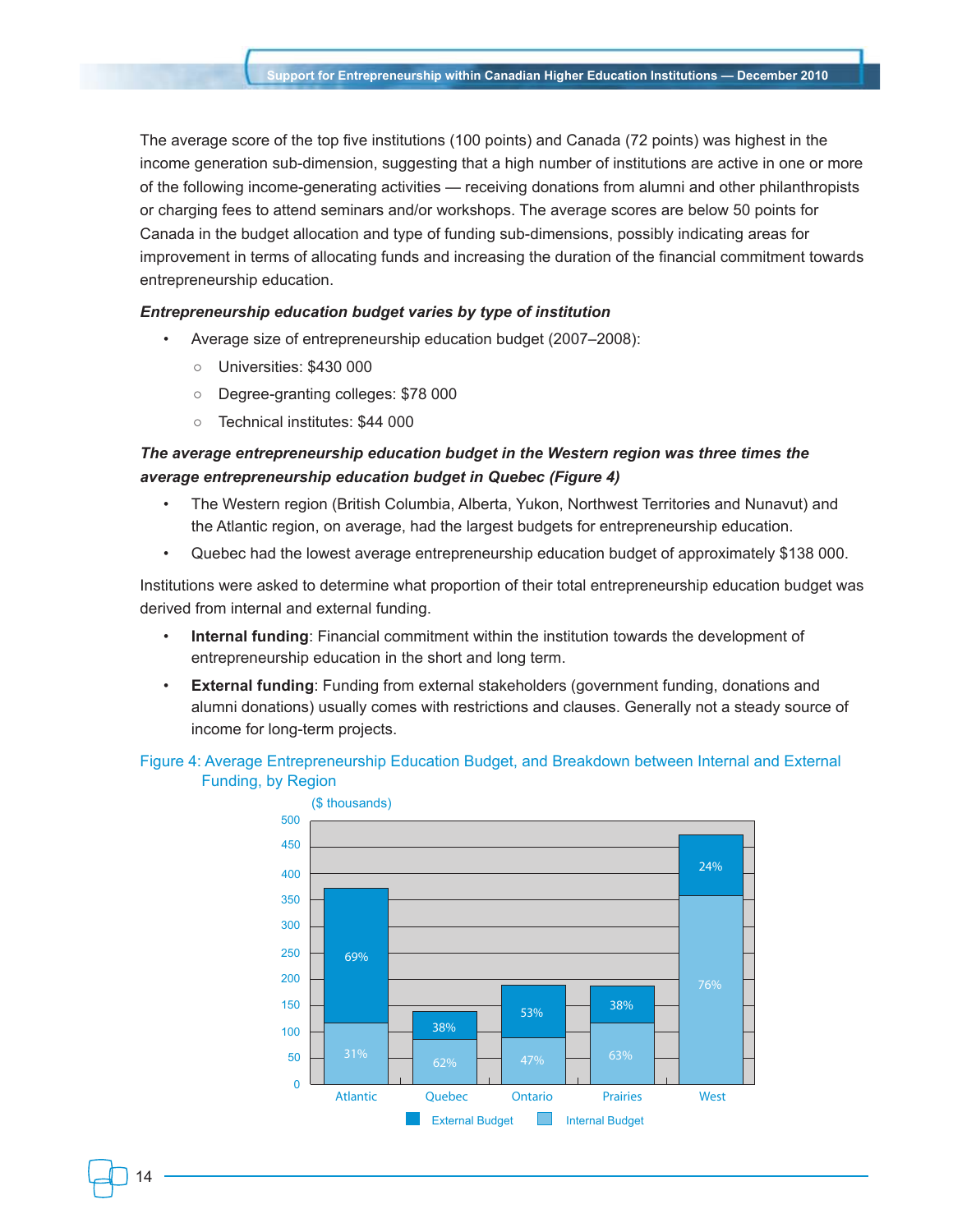## *Internal funds provided the majority of entrepreneurship education budgets, except in the Atlantic region; in Ontario, internal and external funding were roughly equal*

- By institution, a split of 51 percent from internal funding and 49 percent from external funding was common for the entrepreneurship education budgets of most universities and colleges.
- By province, internal funds provided more than 60 percent of the entrepreneurship education budgets in the West (British Columbia, Alberta, Yukon, Northwest Territories and Nunavut), the Prairies (Manitoba and Saskatchewan) and Quebec. An equal split was found in Ontario, while almost 70 percent of the entrepreneurship education budget in the Atlantic region was attributed to external funding.

# *Close to half of the surveyed institutions support entrepreneurship education in the short term, suggesting a limited commitment to the development of entrepreneurship education in the long run (Figure 5)*

- 48 percent of institutions primarily funded entrepreneurship activities with short-term/project funding (1–2 year commitment).
- Slightly more than one third (34.4 percent) of insitutions supported entrepreneurship activities with a mixture of short-term (1–2 years), medium-term (3–5 years) and long-term (5+ years) funding.



### Figure 5: Average Entrepreneurship Education Budget, by Duration of Funding

## *Approximately three quarters of institutions exhibiting a long-term financial commitment to entrepreneurship education established at least one type of institutional infrastructure*

- Of the institutions that allocated medium-, long- or mixed-term funding to entrepreneurship activities (curricular or extracurricular), 72 percent hosted at least one type of entrepreneurship infrastructure (entrepreneurship department, entrepreneurship centre, TTO, incubator facilities).
- In comparison, of those institutions that allocated only short-term funding to entrepreneurship activities, 66 percent hosted at least one type of entrepreneurship infrastructure.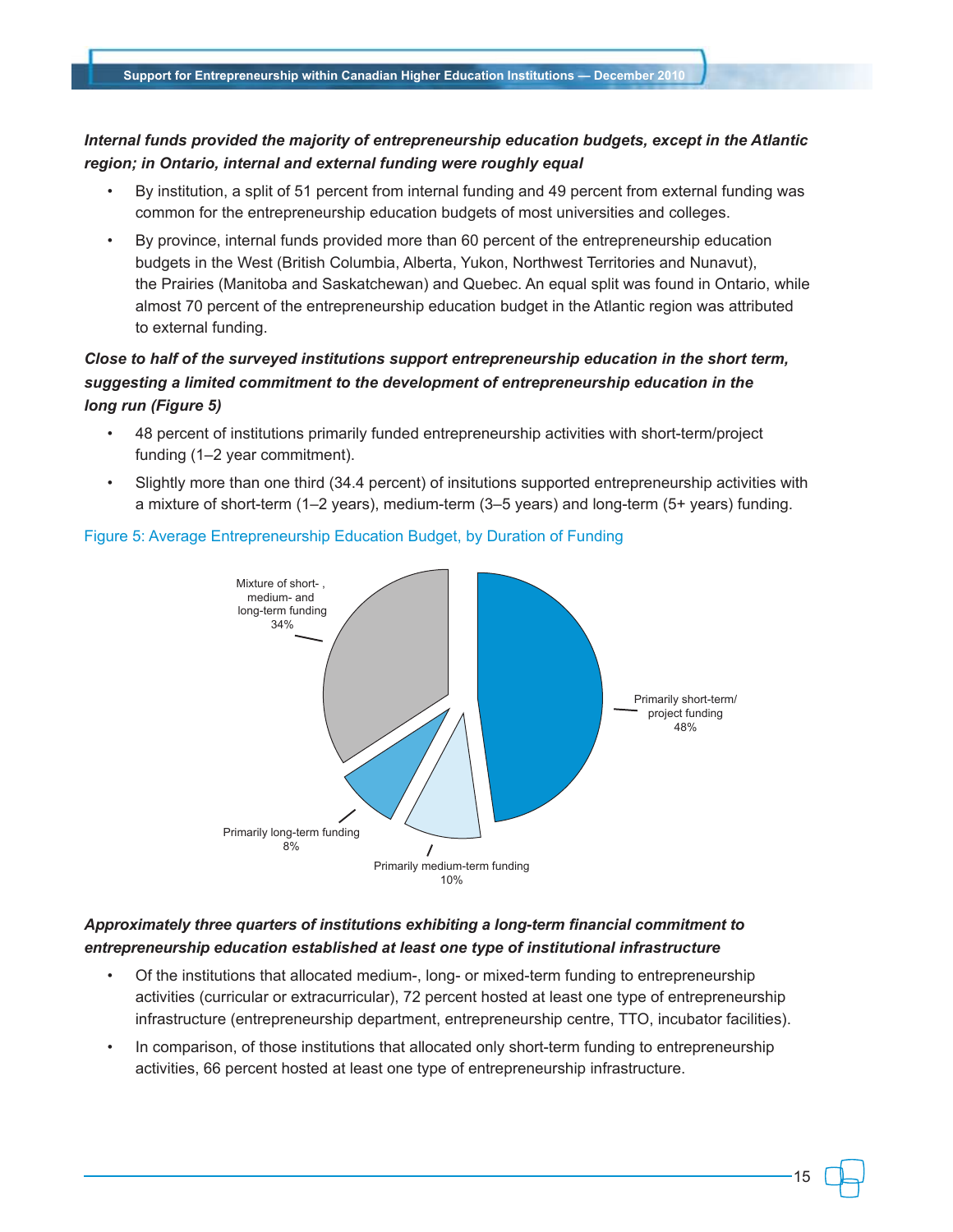### *Approximately 72 percent of surveyed institutions raised funds for entrepreneurship education through one or more income-generating activities (Table 4)*

- 48 percent of institutions generated income through donations from stakeholders.
	- Approximately 60 percent of universities raised funds in this manner.
- Other popular income-generating activities included donations from alumni and fees from hosting seminars.
- 28 percent of institutions did not participate in income-generating activities.
	- By institution, 73 percent of technical institutes did not participate in income-generating activities compared with 10 percent of colleges and 14 percent of universities.

#### Table 4: Percentage of Institutions Raising Funds through Income-Generating Activities

| <b>Income-Generating Activities</b>      | <b>University</b><br>(%) | <b>Degree-Granting</b><br><b>College</b><br>(%) | <b>Technical</b><br><b>Institutes</b><br>$(\%)$ |
|------------------------------------------|--------------------------|-------------------------------------------------|-------------------------------------------------|
| Donations from stakeholders              | 61                       | 50                                              | 13                                              |
| Donations from alumni                    | 53                       | 40                                              | 13                                              |
| Fees to attend seminars, workshops, etc. | 53                       | 30                                              | 13                                              |
| Advisory services                        | 33                       | 20                                              |                                                 |
| <b>Publication revenues</b>              | 11                       |                                                 |                                                 |
| No income-generating activities          | 14                       |                                                 |                                                 |

"—" indicates no institution or region responded.

# **7. Dimension 4: Teaching and Learning**

**Key Findings**: The majority of courses in entrepreneurship education are delivered within the business and engineering subject areas, limiting exposure to would-be entrepreneurs in areas such as medicine or environmental studies. Entrepreneurship requires a non-traditional teaching approach and most institutions do so by utilizing a variety of methods, including a practical hands-on approach to entrepreneurship.

The teaching and learning dimension covers curricular and extracurricular activities administered through the institution's entrepreneurship education framework. Curricular activities include the development of an entrepreneurship curriculum using various courses and teaching methods. This also includes activities to encourage collaboration amongst faculties within institutions. Extracurricular activities include the use of non-traditional teaching methods.

# **7.1 Findings**

16

Entrepreneurship education can be delivered either through a curriculum of courses/programs (curricular activities) or through practical hands-on experiences via business competitions or case studies (extracurricular activities). Of the surveyed institutions, in the 2007–2008 academic year, an equal proportion of students participated in curricular (2.5 percent) and extracurricular (2.3 percent) entrepreneurship activities, suggesting no preference in the way entrepreneurship education is delivered.

Figure 6 illustrates how the three Canadian subsets compare within the five sub-dimensions of the teaching and learning dimension:

• **Courses**: Number of courses in entrepreneurship education, by level of study (undergraduate, graduate, postgraduate).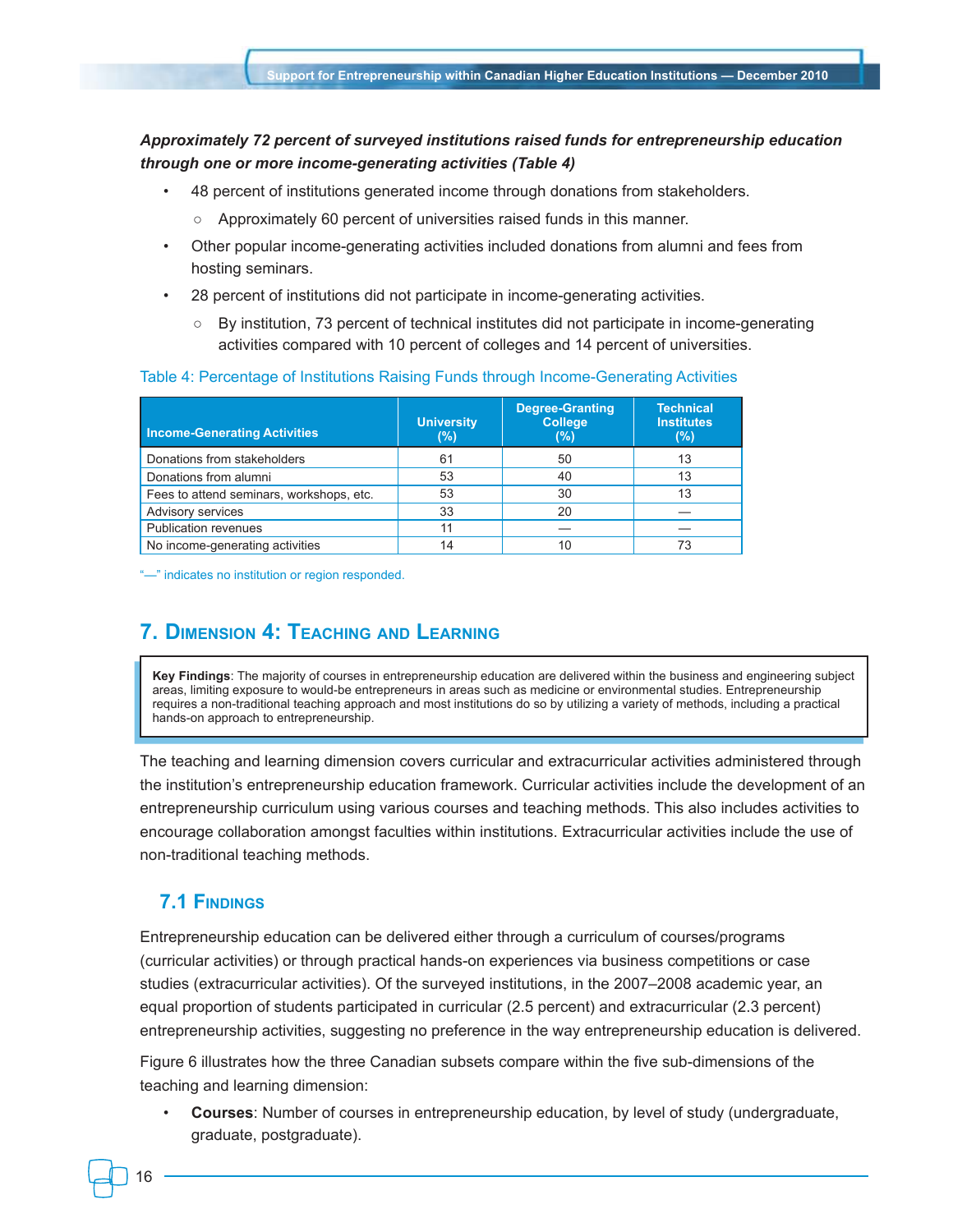- **Degrees**: Access to degree programs in entrepreneurship, by level of study.
- **Curriculum**: Methods used in the development of an entrepreneurship curriculum, such as learning from other institutions (within Canada and internationally), liaising with practitioners or cross-faculty/interdisciplinary collaboration.
- **Teaching methods**:<sup>6</sup> Use of lectures, case studies, practitioners, project teams, company visits and/or simulations.
- **Extracurricular activities**: Use of seminars, business plan competitions, company visits, matchmaking events between students and external stakeholders, mentoring schemes.



Figure 6: Spider Diagram of Teaching and Learning Dimension (score out of 100)<sup>7</sup>

The average score for Canada and the top five institutions was high in the extracurricular activities sub-dimension, suggesting institutions offered seminars/workshops, business plan / venture capital competitions and/or mentoring schemes / personal coaching in support of offering practical hands-on experience to students. Amongst the top five institutions, one university scored below 20 in the course sub-dimension relative to the other four universities that scored between 45 and 62. As shown in Figure 6, this resulted in a low average score in the course sub-dimension for the top five institutions, relative to the overall Canadian average score.

The average score for Canada was low in the curriculum sub-dimension, indicating that institutions in Canada can further develop their entrepreneurship curriculum through exchanges on teaching methods at national or international levels or through liaising with entrepreneurs/practitioners when developing entrepreneurship teaching material. The average score for Canada was also low in the degree subdimension, suggesting that students may not have access to a structured approach to entrepreneurship that offers a series of courses related to various stages of the business development cycle.

<sup>6.</sup> Due to technical difficulties, data related to the teaching methods sub-dimension are not reliable.

<sup>7.</sup> Not all of the top five Canadian institutions responded to all of the teaching methods listed in the survey.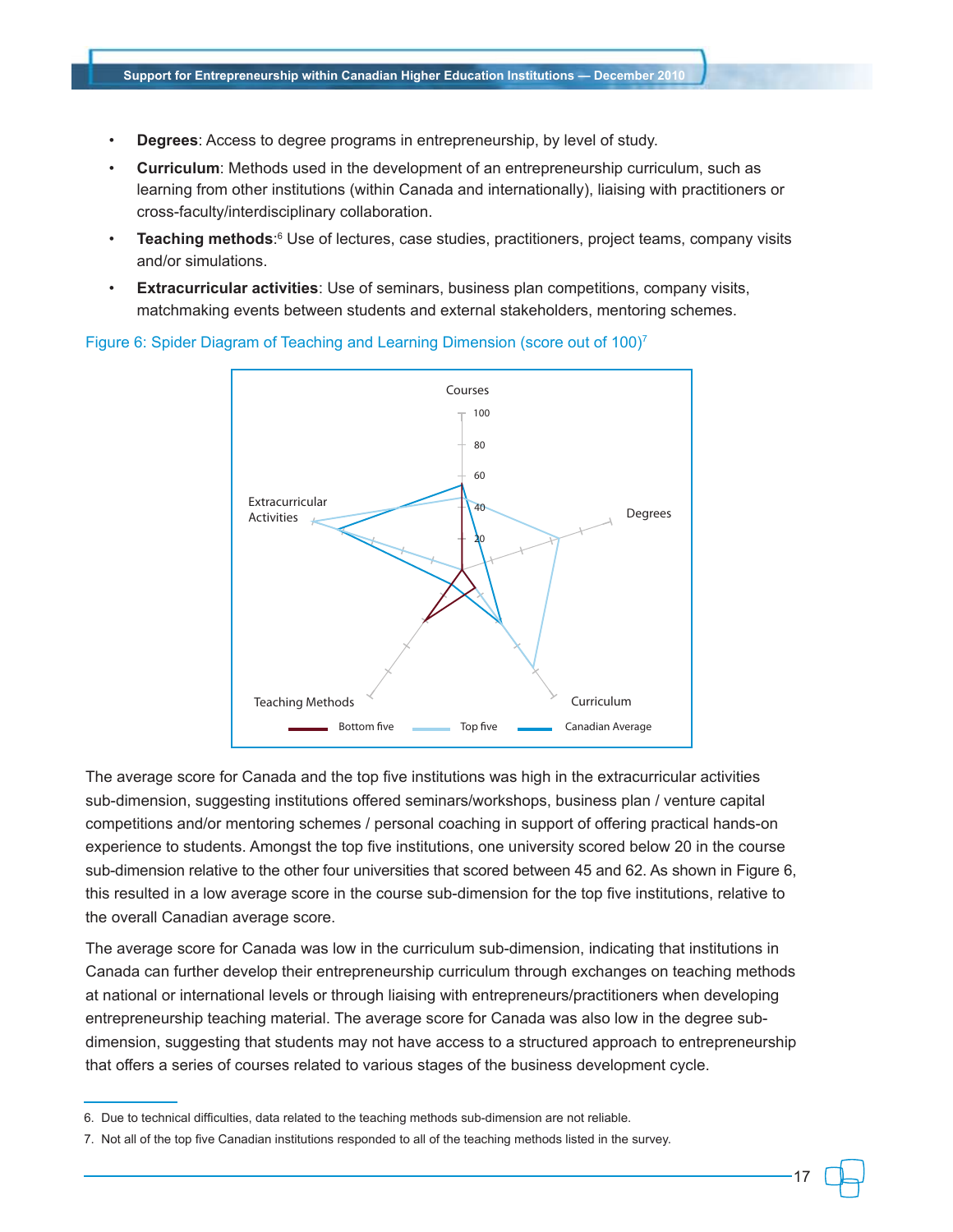#### *Most entrepreneurship courses were found at the undergraduate level*

- At the undergraduate, graduate and postgraduate levels, the majority of institutions offered one to five courses in entrepreneurship (Table 5).
- On average, the most entrepreneurship courses (7.5 courses) were found at the undergraduate level. The content of these courses primarily focuses on the assessment of business development needs, opportunity recognition and problem solving.

#### Table 5: Percentage of Institutions Offering Entrepreneurship Courses, by Level of Study

| Number of Entrepreneurship Courses Offered | <b>Undergraduate</b><br>(%) | <b>Graduate</b><br>(%) | Postgraduate<br>(%) |
|--------------------------------------------|-----------------------------|------------------------|---------------------|
|                                            | $N = 60*$                   | $N = 42*$              | $N = 16*$           |
| 0 courses / not applicable                 |                             | 31                     | 63                  |
| 1-5 courses                                | 48                          | 45                     | 38                  |
| 6-10 courses                               | 30                          | 12                     |                     |
| More than 10 courses                       | 20                          | 12                     |                     |

\* N represents the number of institutions that offer each level of study.

• Irrespective of study level, 23 percent of institutions offered one or more degree programs in entrepreneurship.

### *Guest lecturers were used to compensate for the limited degree of entrepreneurship experience amongst academic faculty*

#### *Entrepreneurship experience is not required for teaching entrepreneurship*

- The most common in-class teaching methods used were case studies, lecturing and project teams. In addition, 59 percent of surveyed institutions often used in-class visits from entrepreneurs and practitioners.
- 66 percent of institutions had more than five academic staff involved in entrepreneurship activities. However, while more than 75 percent of institutions did not require staff to have actual entrepreneurship experience, 80 percent of institutions used guest lecturers or practitioners with practical experience in entrepreneurship to some extent.

### Table 6: Percentage of Institutions Offering Entrepreneurship Courses and/or Entrepreneurship Degrees, by Subject Area and Type of Institution

| <b>Subject Area</b>                       | <b>Total</b><br><b>Institutions</b><br>$(\%)$ | <b>University</b><br>$(\%)$ | <b>Degree-Granting</b><br><b>College</b><br>(%) | <b>Technical</b><br><b>Institutes</b><br>(% ) |
|-------------------------------------------|-----------------------------------------------|-----------------------------|-------------------------------------------------|-----------------------------------------------|
| <b>Business studies</b>                   | 95                                            | 94                          | 100                                             | 93                                            |
| Technical (engineering)                   | 39                                            | 39                          | 50                                              | 33                                            |
| Food industry and home economics          | 21                                            | 17                          | 30                                              | 27                                            |
| Arts                                      | 20                                            | 22                          | 20                                              | 13                                            |
| Natural sciences                          | 13                                            | 19                          |                                                 |                                               |
| Social sciences (except business studies) | 13                                            | 14                          | 10                                              | 13                                            |
| Health care                               | 13                                            | 8                           | 30                                              | 13                                            |
| Agriculture                               | 11                                            | 14                          | 10                                              |                                               |
| Pedagogy/education                        | 5                                             | 6                           | 10                                              |                                               |
| Humanities and theology                   | 5                                             | 8                           |                                                 |                                               |
| Public security / defence                 | 3                                             |                             | 20                                              |                                               |

"—" indicates no institution or region responded.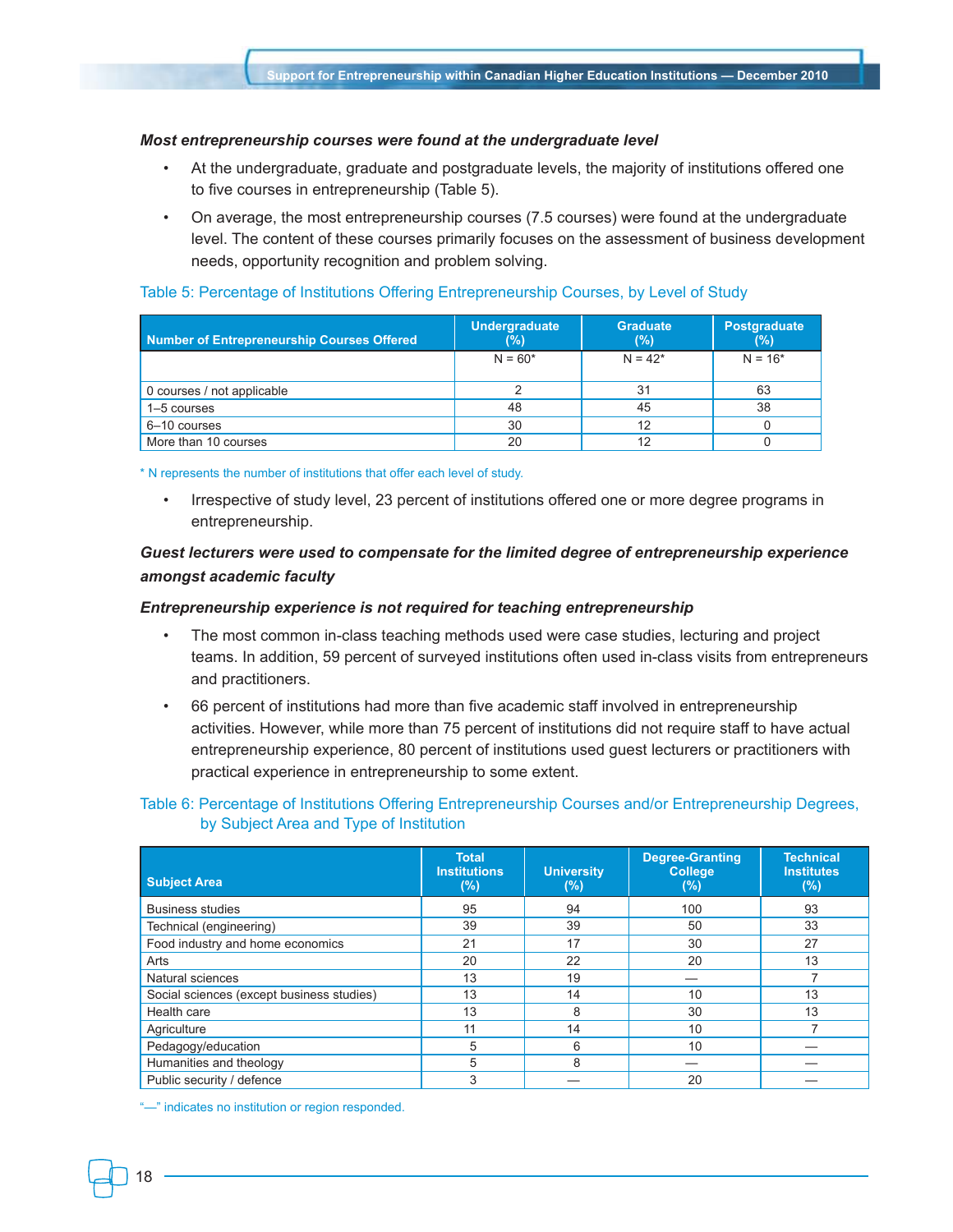#### *Student access to entrepreneurship courses was restricted to specific areas of study*

- The majority of institutions (Table 6) offered entrepreneurship courses through business studies (95 percent) and technical (engineering) studies (39 percent).
- Universities, in general, offered entrepreneurship courses in a greater number of subject areas than degree-granting colleges or technical institutes, and were more likely to permit students to enrol in courses outside their faculty.

#### *Non-traditional teaching methods are commonly used as a form of hands-on technical training*

In addition to curricular activities, common forms of extracurricular activities included seminars/workshops (66 percent), business plan / venture capital competitions (62 percent) and mentoring schemes / personal coaching (57 percent) (Table 7).

#### Table 7: Percentage of Institutions Offering Extracurricular Entrepreneurship Activities, by Type of Institution

| <b>Extracurricular Activity</b>              | <b>Total</b><br><b>Institutions</b><br>(%) | <b>University</b><br>(%) | <b>Degree-Granting</b><br><b>College</b><br>(%) | <b>Technical</b><br><b>Institutes</b><br>(%) |
|----------------------------------------------|--------------------------------------------|--------------------------|-------------------------------------------------|----------------------------------------------|
| Seminars/workshops                           | 66                                         | 75                       | 80                                              | 33                                           |
| Business plan / venture capital competitions | 62                                         | 81                       | 60                                              | 20                                           |
| Mentoring schemes / personal coaching        | 57                                         | 64                       | 60                                              | 40                                           |
| Company visits                               | 46                                         | 50                       | 60                                              | 27                                           |
| Matchmaking events                           | 43                                         | 56                       | 30                                              | 20                                           |
| None offered                                 | 16                                         | 8                        |                                                 | 47                                           |

"—" indicates no institution or region responded.

# **8. Dimension 5: Development**

**Key Findings**: Most institutions identified some degree of interest in entrepreneurship amongst students; however, most institutions did not have the necessary evaluation procedures to monitor the quality and effectiveness of these activities or to identify areas for improvement and development.

The development dimension focuses on whether institutions continuously improve the quality of their entrepreneurship activities by evaluating whether the institution takes into account the needs and wishes of present and past users (students and alumni) and indirect "end-users" (potential employers, venture capitalists, etc.) when developing/improving their entrepreneurship education program.

# **8.1 Findings**

Figure 7 illustrates how the three Canadian subsets compare within the three sub-dimensions of the development dimension:

- **Evaluation**: Formalized evaluation procedures to follow up on attaining entrepreneurship goals and strategies.
- **User-driven improvement**: Evaluation of entrepreneurship courses to measure the outcome of courses from the perspective of students and end-users (employees, investors, etc.).
- **Human resource development and management**: Recognition of staff achievements in entrepreneurship education, requirement of staff to have entrepreneurial experience, inviting guest lecturers.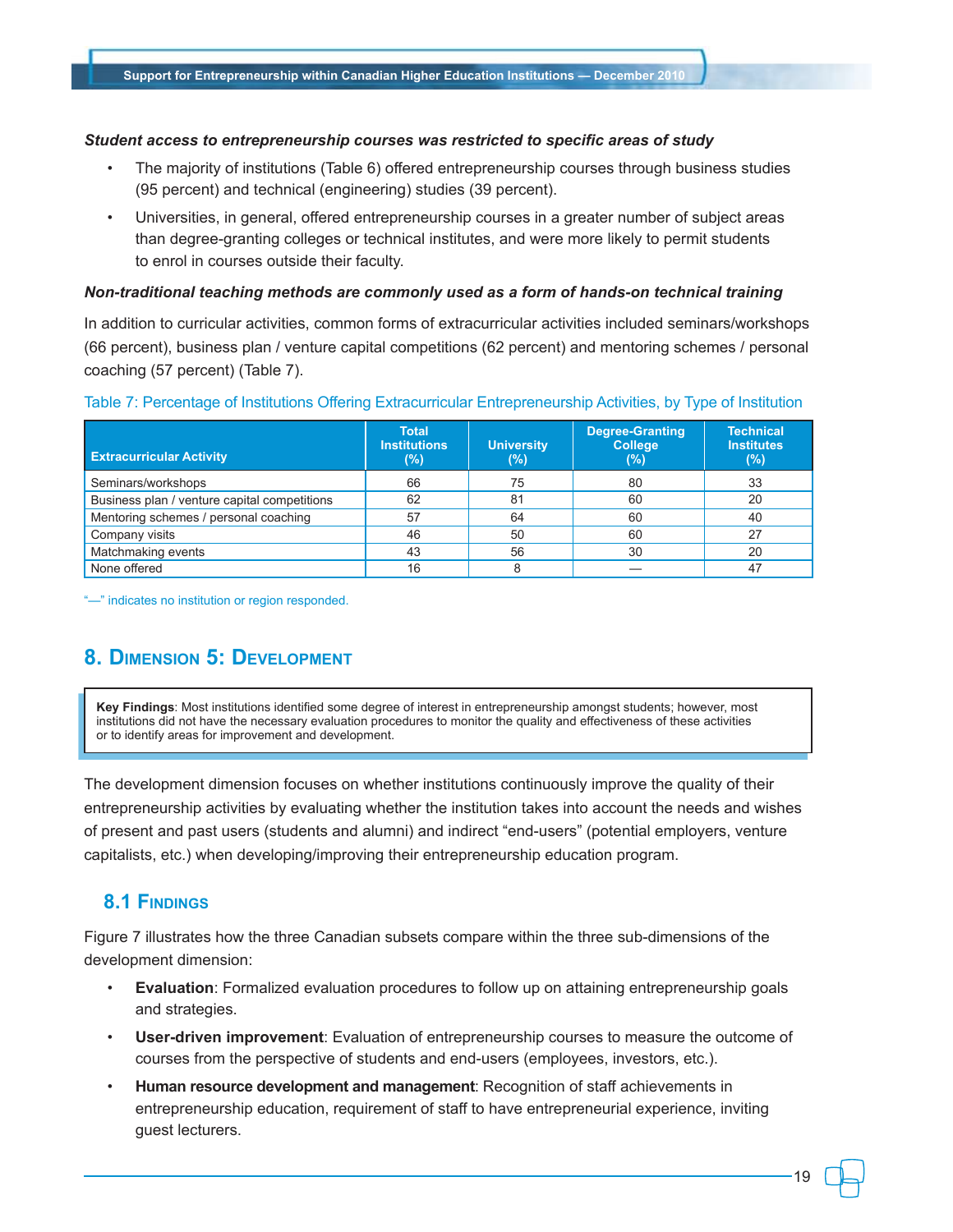

#### Figure 7: Spider Diagram of Development Dimension (score out of 100)

The evaluation sub-dimension score indicates that Canadian institutions do not tend to use formalized evaluation procedures to track the progress of implementing entrepreneurship education goals and strategies. However, the high score in the user-driven improvement sub-dimension indicates that Canadian institutions evaluate curricular courses to a greater extent to measure the attitudes amongst students and end-users, such as investors and employers.

The average score for Canada and the top five institutions was low in the human resource development and management sub-dimension, suggesting room for improvement in terms of acknowledging staff achievements related to supporting entrepreneurship on campus and ensuring that staff teaching entrepreneurship have the necessary skills and competencies.

### *Evaluation procedures to track and identify development of entrepreneurship education on campus are not present in most institutions*

- Only 23 percent of institutions had formalized evaluation procedures to follow up on the progress of achieving entrepreneurship goals and implementing entrepreneurship strategies.
- 20 percent of institutions evaluated entrepreneurship courses by measuring how end-users (employers and investors) evaluated the entrepreneurial skills and attitudes of students from their institution.
- Almost half of the institutions (48 percent) did not have any procedures in place for evaluating the anticipated medium- and long-term effects of entrepreneurship courses.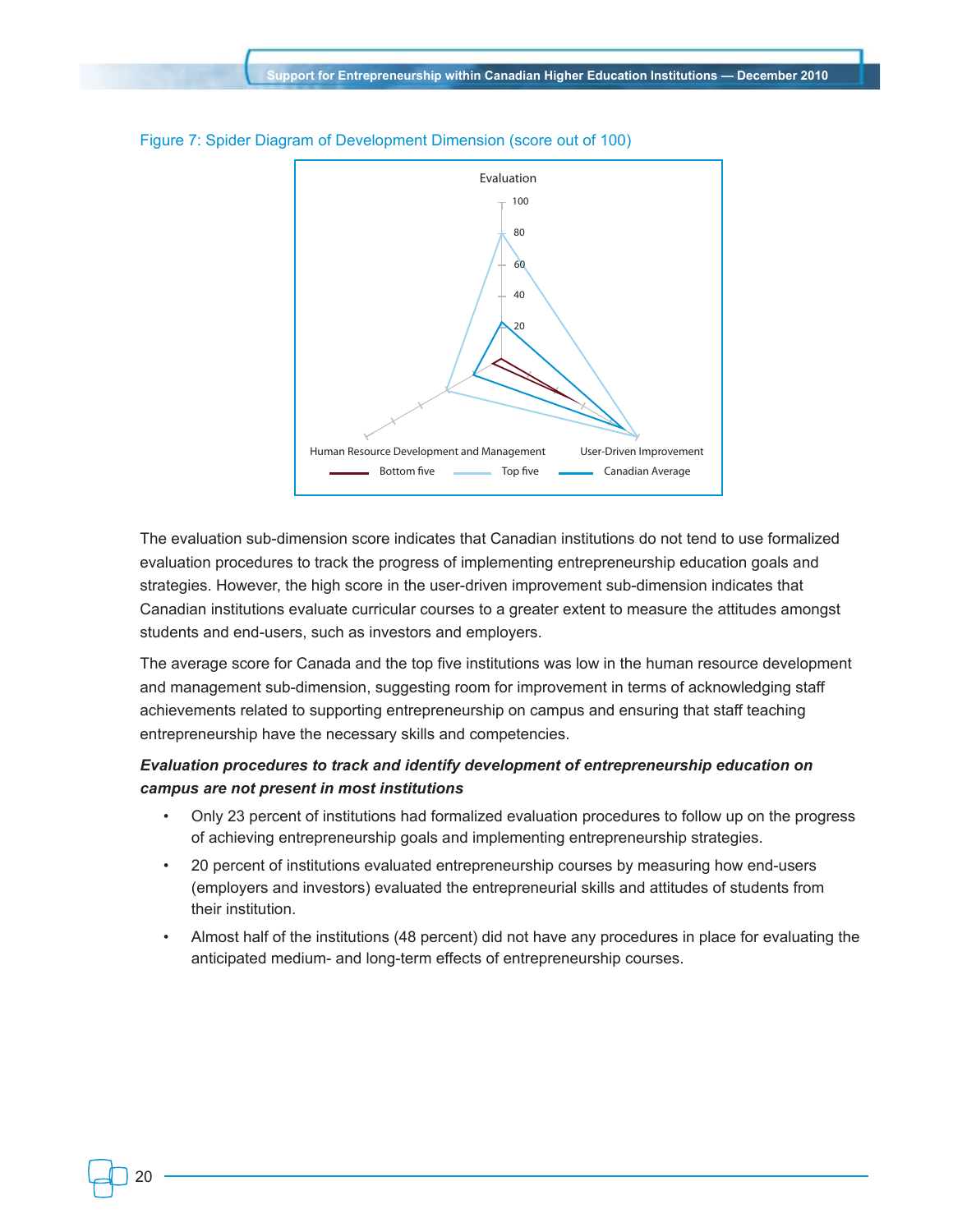Although more than 80 percent of institutions (Table 8) estimated that graduates had shown some interest/demand in entrepreneurship by participating in business plan competitions, incubators or internships in start-ups, few institutions followed up on the long-term effects of such activities.

- 48 percent of institutions did not have evaluation procedures in place to identify the medium- and long-term effects upon student mindsets and skills.
- 62 percent of institutions indicated they kept in touch with alumni.
- 34 percent of institutions did not track alumni.
- 18 percent of institutions tracked the number and growth of ventures started by graduates.

### Table 8: Percentage of Students Graduating with Practical Entrepreneurship Experience,\* 2007–2008

| <b>Graduates with Entrepreneurship Experience</b> | <b>Total</b><br><b>Institutions</b><br>$(\%)$ | <b>University</b><br>(%) | <b>Degree-Granting</b><br><b>College</b><br>(%) | <b>Technical</b><br><b>Institutes</b><br>(%) |
|---------------------------------------------------|-----------------------------------------------|--------------------------|-------------------------------------------------|----------------------------------------------|
| None                                              |                                               |                          |                                                 | 13                                           |
| Less than 10%                                     | 48                                            | 47                       | 60                                              | 40                                           |
| 10-50%                                            | 26                                            | 31                       | 30                                              | 13                                           |
| More than 50%                                     |                                               |                          |                                                 |                                              |
| Cannot make an estimation                         | 15                                            | 11                       | 10                                              |                                              |

\*Measured by participation in business plan competitions, incubators or internships in start-ups.

# **9. Dimension 6: Outreach**

**Key Findings**: While institutions establish links with those experienced in entrepreneurship and private companies to provide access to practise-oriented activities, 41 percent of institutions did not have links to investors, limiting available finance options on campus for those who want to pursue entrepreneurship.

The outreach dimension takes into account that developing entrepreneurial mindsets amongst students is not entirely a theoretical exercise.

In most educational settings, students are often isolated from the external environment. In order for students to develop an entrepreneurial mindset as well as entrepreneurial behaviour and skills, external stakeholders can offer students opportunities to gain practical experience through various outreach activities.

# **9.1 Findings**

Figure 8 illustrates how the three Canadian subsets compare within the three sub-dimensions of the outreach dimension:

- **Alumni**: Kept in touch with alumni, involved alumni in entrepreneurship activities.
- **Links with stakeholders**: Established links with foundations, private companies, entrepreneurs, government, science parks / incubators or specialized bodies in entrepreneurship.
- **Community engagement**: Students provided with internships, work projects and business competitions to develop entrepreneurial mindsets and skills.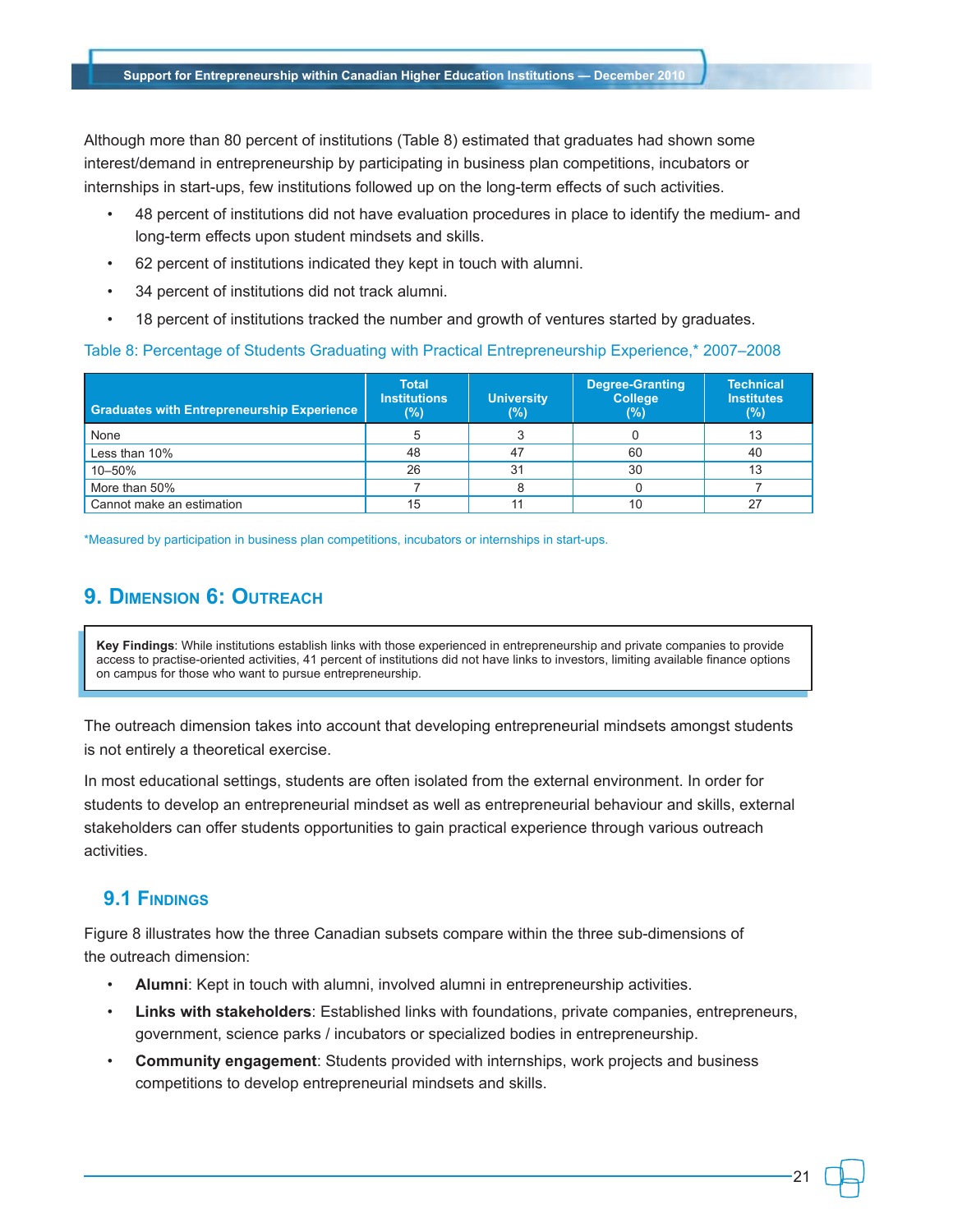

Figure 8: Spider Diagram of Outreach Dimension (score out of 100)

Of the three sub-dimensions, the average score for Canada and the top five institutions was highest in the community engagement sub-dimension, suggesting that institutions are actively involved in the community by offering student internships, work projects and business competitions to develop entrepreneurial mindsets and skills in a real-world context.

A majority of the top five institutions track alumni and involve alumni in entrepreneurship activities, and have links with stakeholders that make an actual contribution to the institution's entrepreneurship activities. The scores for the Canadian average in these two sub-dimensions were approximately 20 points lower, however, suggesting some opportunities for improvement.

## *Common external stakeholders for promoting and supporting entrepreneurship were entrepreneurs and private companies (Table 9)*

- The most common external stakeholders were private companies (84 percent) and entrepreneurs (84 percent).
- Other stakeholders with an interest in promoting the idea of being entrepreneurial and providing networking opportunities were government (77 percent), foundations (61 percent) and specialized bodies supporting entrepreneurship (60 percent).

#### *Amongst external stakeholders that provide support to start-ups (commercialization):*

- 41 percent of institutions did not have links to investors, such as venture capitalists or banks. Given entrepreneurs require at least a business plan and financing to start a business, a greater number of institutes could facilitate financing options on campus.
- 51 percent of institutions did not have links with professional service providers to provide assistance to interested entrepreneurs in areas such as accounting, marketing and income taxes.
- 61 percent of institutions did not have science parks / incubators to offer facilities and management support to start-ups.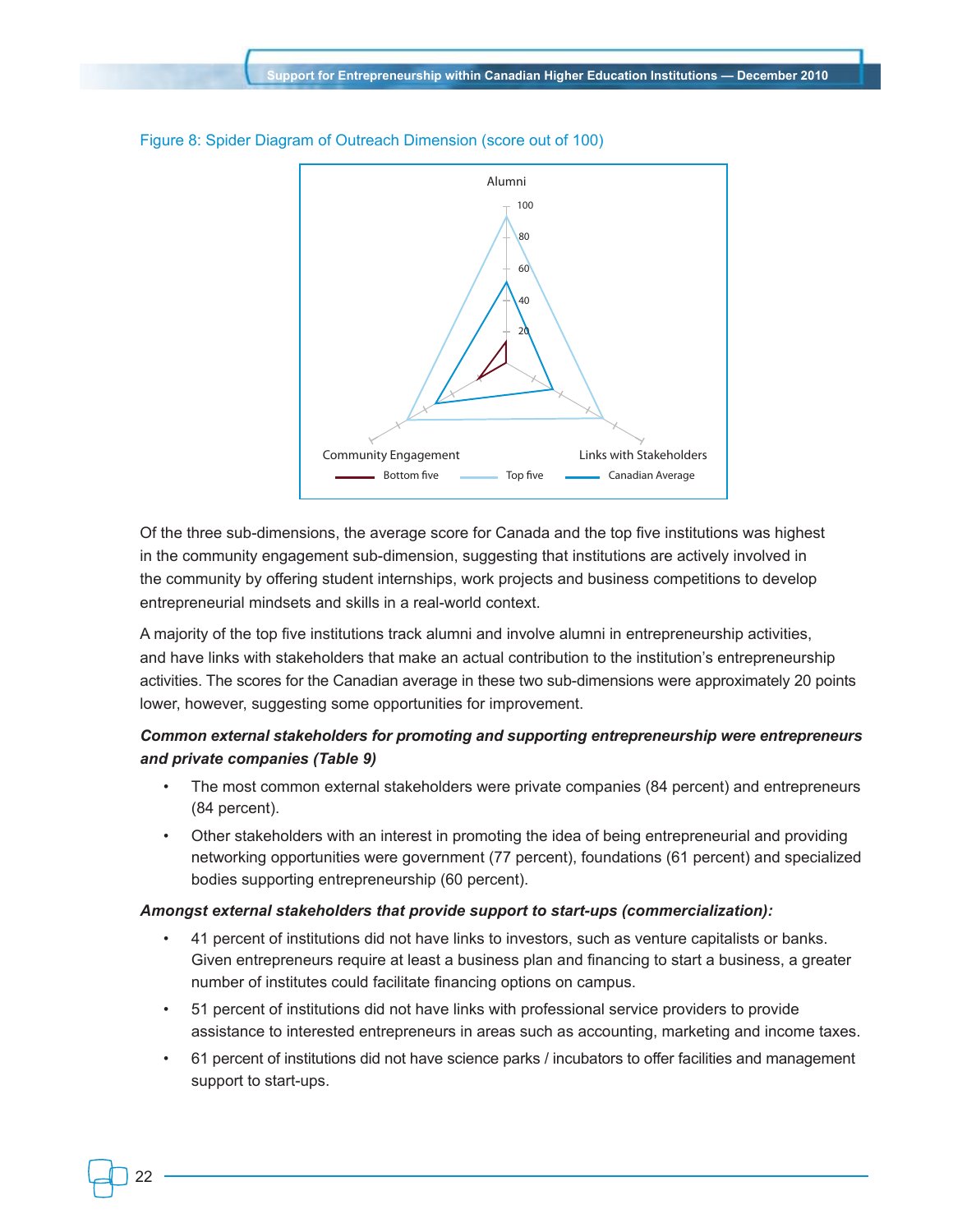### Table 9: Percentage of Institutions with Links / No Links to Select External Stakeholders

| <b>External Stakeholders</b>                 | Links (%) | No Links (%) |
|----------------------------------------------|-----------|--------------|
| Private companies                            | 84        | 16           |
| Entrepreneurs                                | 84        | 16           |
| Government                                   | 77        | 23           |
| Foundations                                  | 61        | 39           |
| Specialized bodies supporting entrepreneurs  | 60        | 39           |
| Investors (venture capitalists, banks, etc.) | 59        | 41           |
| Professional service providers*              | 49        | 51           |
| Science parks / incubators**                 | 39        | 61           |

\* Provide consulting services (e.g., accounting, marketing, income tax).

\*\* Focus on support for start-ups and/or interactions between industry and start-ups.

### *Knowledge-transfer to society is one measure of entrepreneurship that can take the form of venture creation as well as licensing, consultancy work and/or academic spinoffs (Table 10)*

- In the 2007–2008 academic year, a total of 281 ventures were created 167 by university graduates and 114 by college graduates.
- Of other forms of knowledge transfer:
	- Consultancy work was the most popular.
	- Approximately one third of institutions transferred knowledge via academic spinoffs (venture creations), licensing agreements and/or intellectual property rights.
	- However, 25 percent of the institutions did not transfer knowledge to society
		- Based on a small sample, by institution, a greater proportion of technical institutes (53 percent) did not transfer any form of knowledge to society.

### Table 10: Percentage of Institutions Transferring Knowledge to Society

| <b>Type of Knowledge Transfer</b>               | <b>Total</b><br><b>Institutions</b><br>(%) | <b>University</b><br>(%) | <b>Degree-Granting</b><br><b>College</b><br>(%) | <b>Technical</b><br><b>Institutes</b><br>(%) |
|-------------------------------------------------|--------------------------------------------|--------------------------|-------------------------------------------------|----------------------------------------------|
| Academic spinoffs (venture creations)           | 33                                         | 42                       | 10                                              | 27                                           |
| Licensing agreements                            | 26                                         | 44                       |                                                 |                                              |
| Patents / intellectual property rights          | 33                                         | 53                       |                                                 |                                              |
| Product/process design                          | 26                                         | 39                       | 20                                              |                                              |
| Consultancy work                                | 64                                         | 81                       | 60                                              | 27                                           |
| Institution transferred knowledge in other ways | 15                                         | 17                       |                                                 | 20                                           |
| Institution did not transfer knowledge          | 25                                         | 11                       | 30                                              | 53                                           |

"—" indicates no institution or region responded.

# **10. Barriers to Entrepreneurship Education**

Overall, the findings of the survey have shown Canadian institutions to be engaged in providing entrepreneurship education. The approach to entrepreneurship education, however, seems to be fragmentary across the six dimensions, as institutions perform well in certain dimensions and fall short in others. To identify possible reasons for this, institutions were asked to indicate three barriers to entrepreneurship education that they face.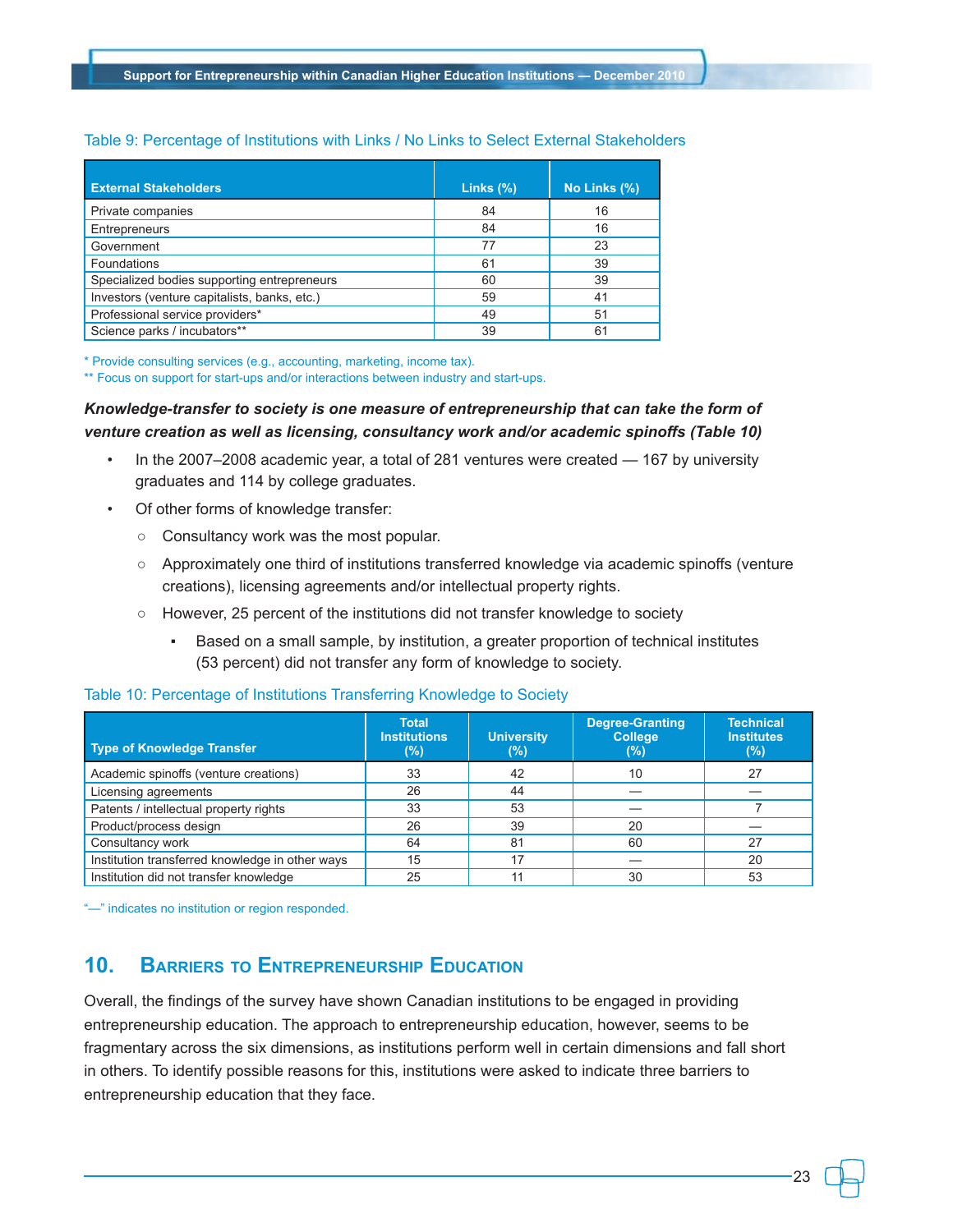Figure 9 lists the number and the percentage of institutions (universities and colleges) that identified each barrier as a challenge to providing entrepreneurship education.



Figure 9: Barriers to Entrepreneurship Education, by Type of Institution (number and percentage)

As shown in Figure 9, 42 of the 61 surveyed institutions identified the dependency of entrepreneurship education on the efforts of a single person / a few people as one of the three main barriers to entrepreneurship education. Such a barrier limits accessibility of entrepreneurship education across campus as most often the single person / few people responsible for entrepreneurship education are situated in one particular faculty. This corroborates findings in the strategy dimension indicating that in 44 percent of institutions a dean was the primary person responsible for entrepreneurship education, thereby concentrating entrepreneurship education within a particular faculty.

The second most common barrier was a lack of funding for entrepreneurship education, identified by 29 of the 61 surveyed institutions. The resource dimension of the survey showed that close to half of the surveyed institutions supported entrepreneurship education through short-term funding, thereby limiting the degree of commitment institutions place on developing a cohesive entrepreneurship education framework on campus.

The third most common barrier was a lack of strategic integration of entrepreneurship education across institutions. Two of the three most common barriers amongst institutions were strategic in nature, suggesting the need amongst management to acknowledge entrepreneurship education and commit to deliver it across campus.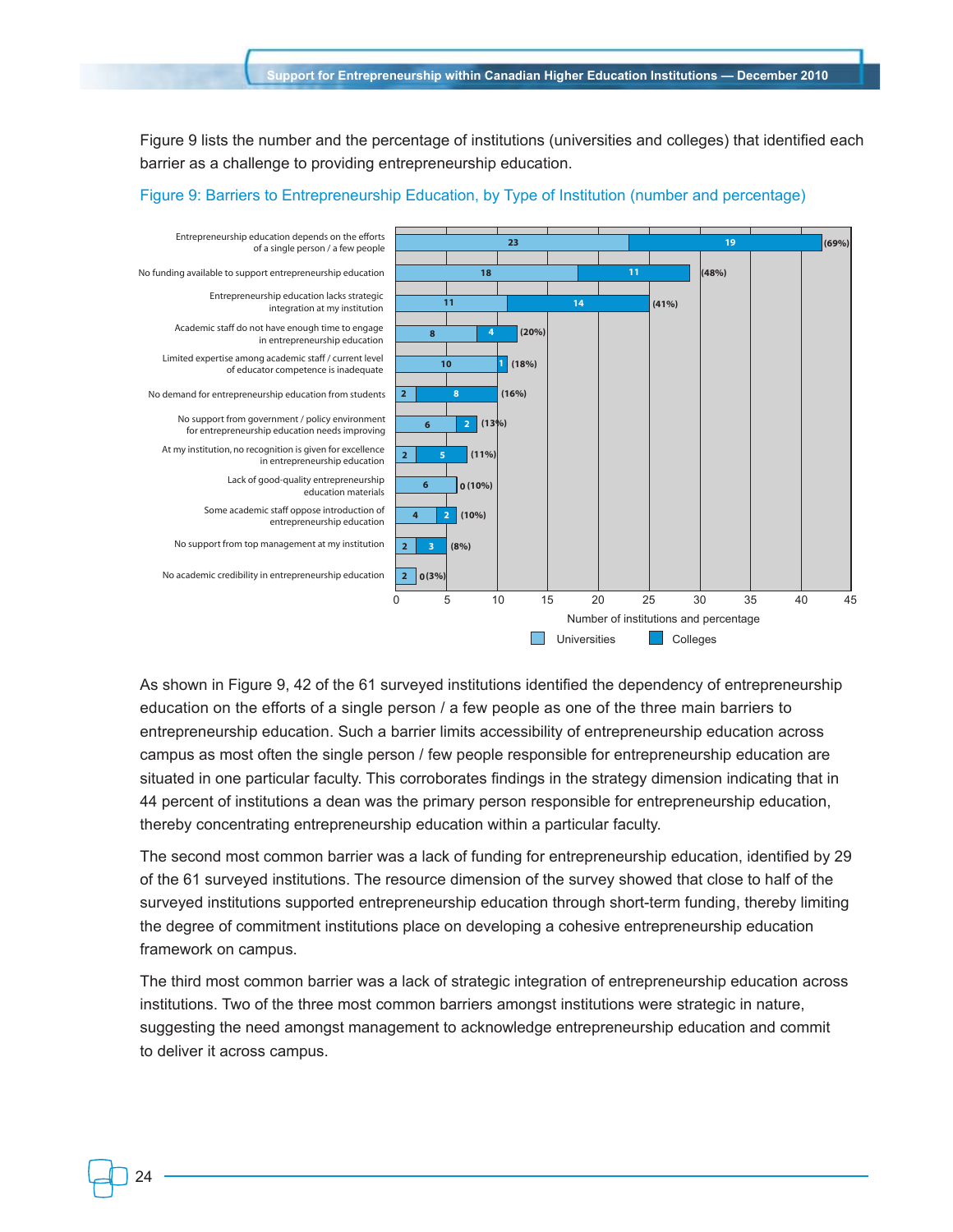# **11. Conclusions**

Canadian higher education institutions are actively involved in offering entrepreneurship education at the theoretical level as well as in providing a network of practitioners and the necessary facilities to support students interested in entrepreneurship.

However, the findings in many areas across the six survey dimensions indicate that more could be done to further encourage and promote entrepreneurship activities within higher education institutions.

Entrepreneurship education requires an adequate and cohesive framework that encompasses the various dimensions of entrepreneurship education. The survey results have highlighted a number of strong initiatives and practices that are present but also several gaps in the educational efforts around entrepreneurship. In the end, the development of a comprehensive framework to provide access to and support for entrepreneurship will depend on the desired outcomes of the entrepreneurship education system.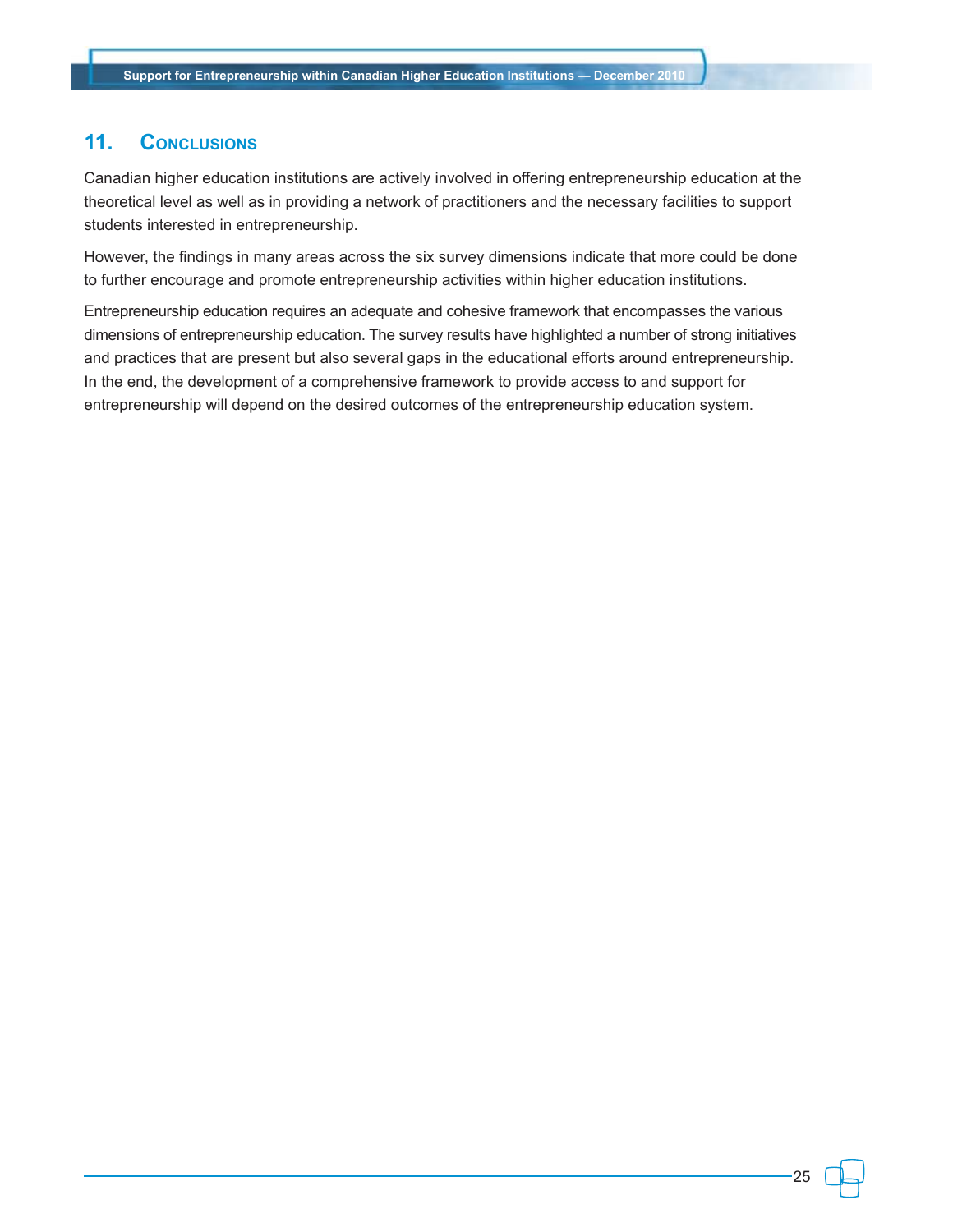# **Appendix A: Three Well-Ranked Institutions that Support Entrepreneurship Education, by Dimension**

| <b>Dimension</b>             |                                              |                                         |                                   |
|------------------------------|----------------------------------------------|-----------------------------------------|-----------------------------------|
| <b>Strategy</b>              | Université Laval                             | Nova Scotia<br><b>Community College</b> | Ryerson<br>University             |
| Institutional Infrastructure | <b>Wilfrid Laurier</b><br>University         | <b>Ryerson University</b>               | <b>HEC Montréal</b>               |
| <b>Resources</b>             | <b>McGill University</b>                     | University of Alberta                   | University of<br>Waterloo         |
| <b>Teaching and Learning</b> | University of New<br>Brunswick - Fredericton | Cégep de Chicoutimi                     | <b>Mount Royal</b><br>University* |
| <b>Development</b>           | <b>McMaster University</b>                   | Trinity Western University              | <b>Mount Royal</b><br>University* |
| Outreach                     | University of Toronto                        | University of Alberta                   | University of<br>Waterloo         |

\* Previously known as Mount Royal College.

# **Appendix B: Estimation of Survey Sample Representation**

| <b>University Level</b>                    | Canada    | <b>Survey Sample</b> |                                          | Share (%) |
|--------------------------------------------|-----------|----------------------|------------------------------------------|-----------|
| Undergraduate enrolment (FTE) <sup>a</sup> | 731 354   | 500 190              |                                          | 68.4      |
| Total enrolment (FTE) <sup>a</sup>         | 934 365   | 673 546              |                                          | 72.1      |
| Total institutions <sup>b</sup>            | 66        | 36                   |                                          | 54.5      |
|                                            |           |                      |                                          |           |
| <b>College Level</b>                       |           | <b>College</b>       | <b>Degree-Granting</b><br><b>College</b> |           |
| Total enrolment (FTE) <sup>c</sup>         | 378 570   | 81 300               | 88 329                                   | 44.8      |
| Total institutions <sup>d</sup>            | 140       | 15                   | 10                                       | 17.9      |
|                                            |           |                      |                                          |           |
| <b>Overall</b>                             |           |                      |                                          |           |
| Overall enrolment (FTE)                    | 1 312 935 | 843 175              |                                          | 64.2      |

Note: Full-Time Equivalence (FTE) calculated by counting two part-time students for one full-time student.

a Source: Postsecondary Student Information System, Statistics Canada.

b Source: Canadian Federation of Business School Deans, CFBSD.

c Source: Postsecondary Student Information System, Statistics Canada.

d Source: Association of Canadian Community Colleges, ACCC.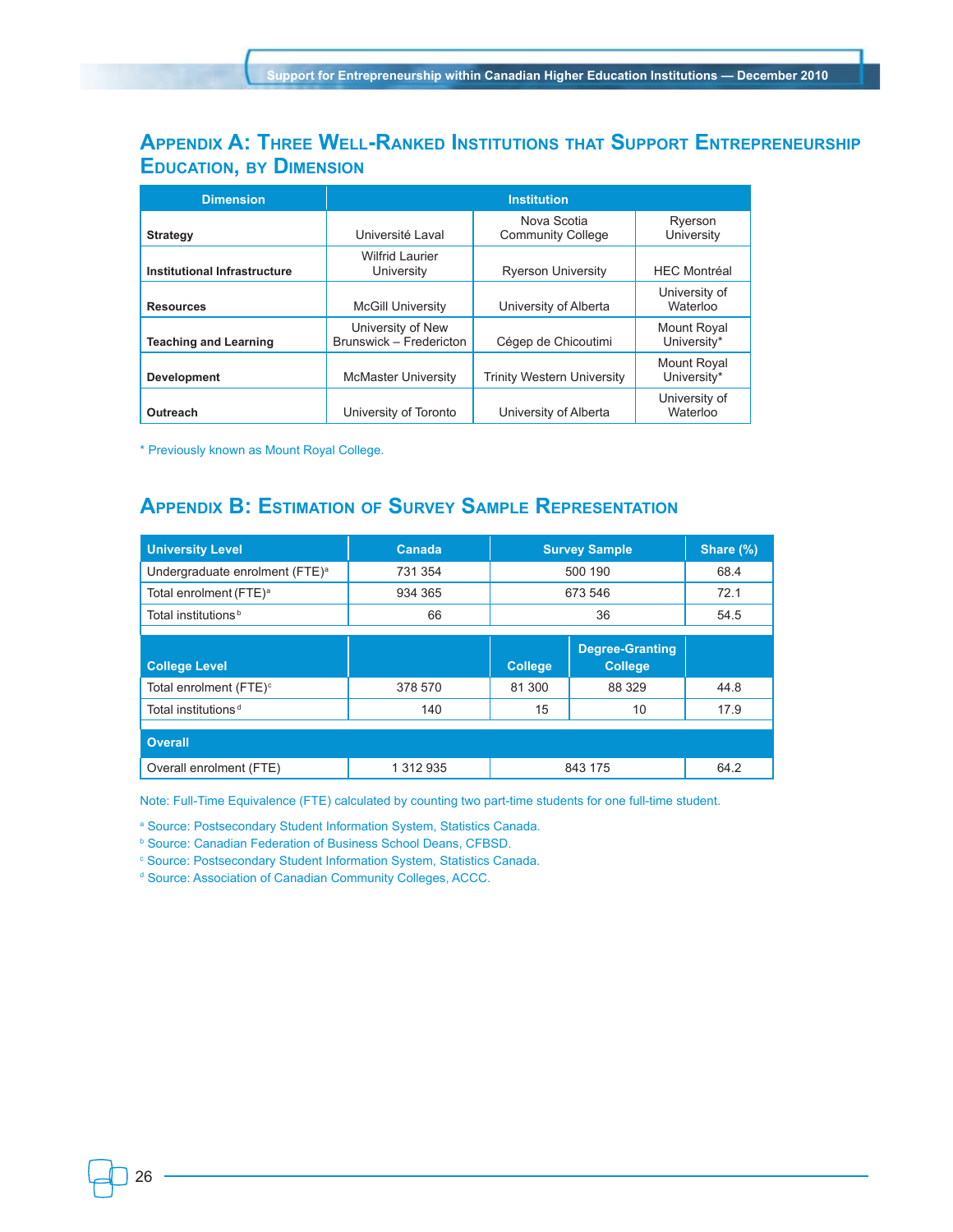# **Appendix C: List of Participants**

### **Universities (36)**

- Acadia University  **Independent Contract Contract Contract Contract Contract Contract Contract Contract Contract Contract Contract Contract Contract Contract Contract Contract Contract Contract Contract Contract Contrac**
- Algoma University College **Figure 1** University of Alberta
- 
- 
- 
- 
- 
- 
- 
- McMaster University  **Community 1998** University of Regina
- Memorial University of Newfoundland University of Saskatchewan
- 
- 
- Simon Fraser University University of Victoria
- St. Francis Xavier University University of Waterloo
- The King's University College  **University of Western Ontario**
- Thompson Rivers University  **Provident Containst Provident** Wilfrid Laurier University
- Trinity Western University  **York University**

### **Colleges (32)**

- Algonquin College  **Loyalist College**
- 
- 
- 
- 
- Champlain Regional College Northern Lakes College
- 
- College of the Rockies\* Okanagan College
- Conestoga College Institute of Technology and Advanced Learning
- Fanshawe College
- George Brown College
- Georgian College  **Sault College**
- Heritage College  **Seneca College**
- 
- 
- La Cité collégiale\* Yukon College
- 
- 
- Bishop's University  **University of British Columbia**
- Brock University  **Community University of Guelph**
- Capilano University  **Capilano University of Lethbridge**
- Concordia University  **University of New Brunswick Fredericton**
- Concordia University College of Alberta University of Ontario Institute of Technology
- HEC Montréal University of Ottawa
- McGill University  **University of Prince Edward Island** 
	-
	-
- Queen's University  **Constant Constant Intervelle University of the Fraser Valley**
- Ryerson University  **Community Figure 1** + University of Toronto
	-
	-
	-
	-
	-
	-
- Cambrian College  **Medicine Hat College** Medicine Hat College •
- Cégep de Chicoutimi • Mount Royal University\*\*
- Cégep Limoilou\* Niagara College
- Centennial College  **Northern College of Applied Arts and Technology** 
	-
- College of New Caledonia Nova Scotia Community College
	-
	- Parkland College\*
	- Red River College
	- Saskatchewan Institute of Applied Science and Technology
	-
	-
- Holland College  **St. Clair College**
- Kemptville College\* The Michener Institute for Applied Health Sciences\*
	-

\* These colleges did not qualify to complete the main survey and, as such, are not included in the survey sample.

\*\* Previously known as Mount Royal College.